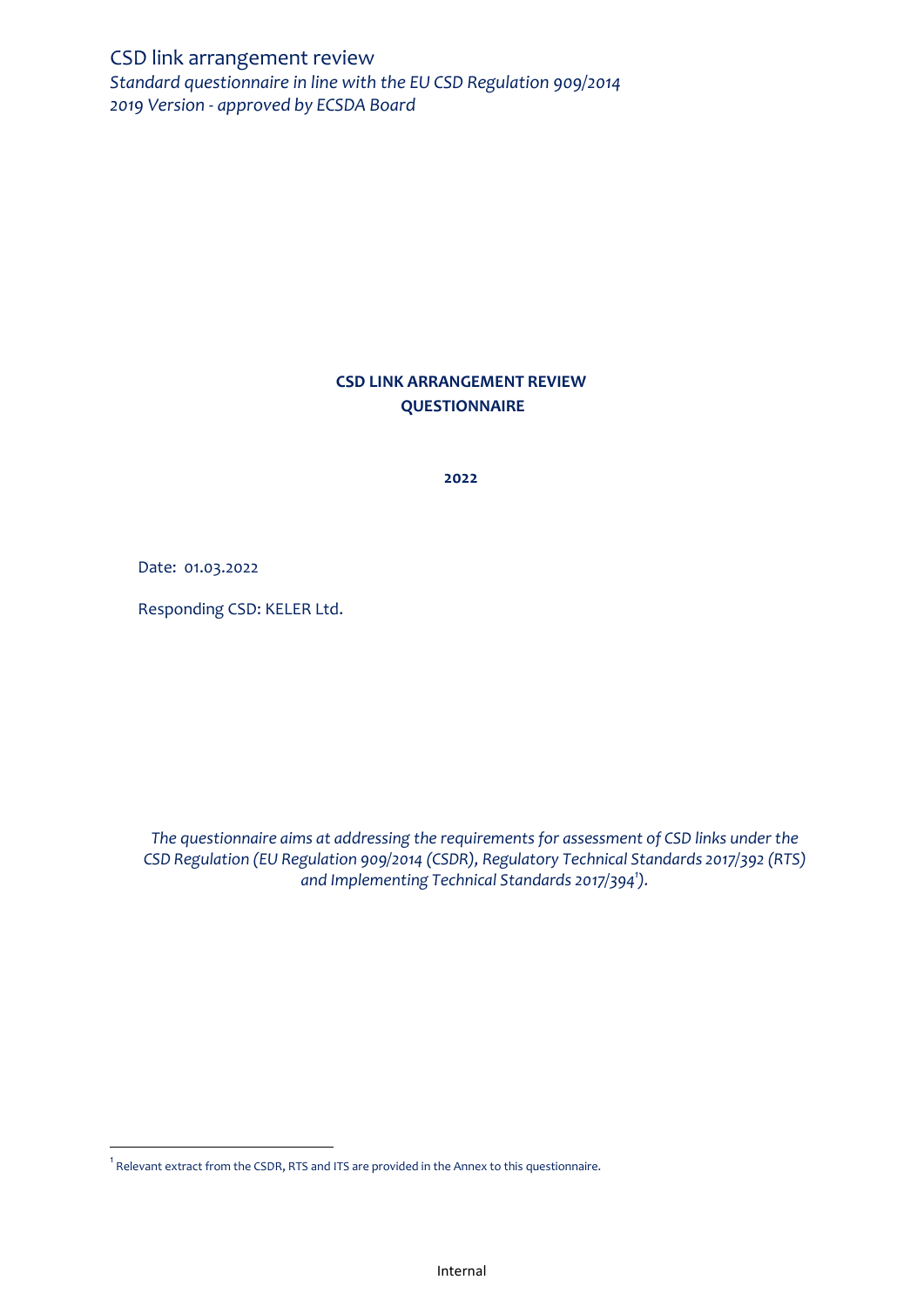# *CONTENTS*

| 1.             |                                                                              |
|----------------|------------------------------------------------------------------------------|
| 2.             |                                                                              |
| $\mathsf{B}$ . | RISK MANAGEMENT, AUDIT, ASSET PROTECTION & CYBER RESILIENCE (CSDR 48.1, CSDR |
|                |                                                                              |
| 4.             |                                                                              |
| 5.             |                                                                              |
| 6.             |                                                                              |
| 7.             | INTEGRITY OF ISSUE & RECONCILIATION (CSDR 37 & CSDR RTS 59, 64, 65, 86)  10  |
| 8.             |                                                                              |
| 9.             | SYSTEMS, COMMUNICATION ARRANGEMENTS, BUSINESS CONTINUITY AND RECOVERY        |
|                |                                                                              |
| 10.            | SECURITIES SUBJECT TO IMMOBILISATION - ANSWER ONLY IF APPLICABLE (CSDR RTS   |
| 59.3)          |                                                                              |
| 11.            |                                                                              |
| 12.            |                                                                              |
|                |                                                                              |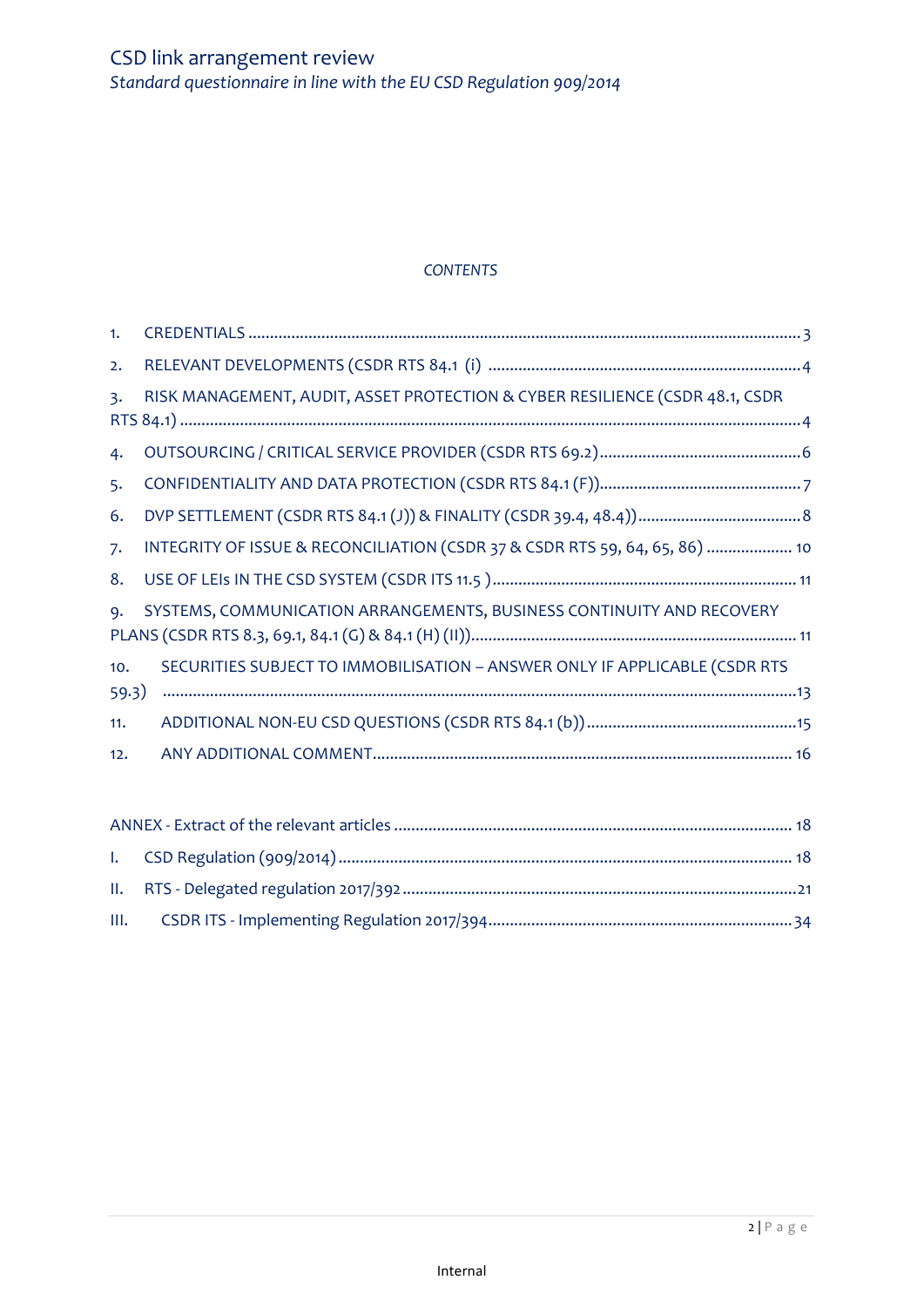# CSD link arrangement review *Standard questionnaire in line with the EU CSD Regulation 909/2014*

#### <span id="page-2-0"></span>**1. CREDENTIALS**

| 1.1.<br><b>Respondent Information</b>     |                                                           |
|-------------------------------------------|-----------------------------------------------------------|
| Name of the responding CSD                |                                                           |
|                                           | <b>KELER Ltd.</b>                                         |
| LEI of the responding CSD                 | 529900MPT6BHOJRPB746                                      |
| LEI expiry date of the responding CSD     | 26 <sup>th</sup> January 2022                             |
| <b>Address</b>                            | H-1074 Budapest, Rákóczi út 70-72. Hungary                |
| Designated responding person (Name/Title) |                                                           |
|                                           | Ms. Eva Toth-Bede / Institutional Relations<br>Department |
| <b>Contact details (Email/Phone)</b>      | toth-bede.eva@keler.hu; +36 1 483 6288                    |

#### **1.2. Participation rules / requirements (CSDR RTS<sup>2</sup> 84.1 a))**

**Please enclose your current participation rules, terms and conditions and/or requirements to other CSDs.** 

*<https://english.keler.hu/Key%20documents/Regulatory%20documents/General%20Business%20Rules/>*

#### **Have there been any changes to the rules / requirements in the past 12 months?**

( x ) Yes (please provide details under Comments)

( ) No

Comments:

General Business Rules (GBR) of KELER Ltd. could change for various reasons, CSDR compliance, introduction of new products, etc.

You can find the effective version with track-changes following this [link.](https://english.keler.hu/Key%20documents/Regulatory%20documents/General%20Business%20Rules/)

Furthermore KELER's effective [Access Management](https://english.keler.hu/Key%20documents/Depository%20Announcements/KELER%20Announcement%20-%20Access%20Management/) depository announcement also contains regulations for participants.

## **1.3. Authorisation**

**What is the legislative basis for your authorisation?** 

**Have you been authorised under the local regulation or under the EU CSDR (EU Regulation 909/2014)? If the local legislation is not the CSDR, has the application for its recognition as an equivalent been filed in, is planned or is already confirmed?**

( x ) CSDR

 $\overline{\phantom{a}}$ 

 $^2$  COMMISSION DELEGATED REGULATION (EU) 2017/392 of 11 November 2016 supplementing Regulation (EU) No 909/2014 of the European Parliament and of the Council with regard to regulatory technical standards on authorisation, supervisory and operational requirements for central securities depositories (Text with EEA relevance) https://eur-lex.europa.eu/legalcontent/EN/TXT/?uri=uriserv:OJ.L\_.2017.065.01.0048.01.ENG&toc=OJ:L:2017:065:TOC)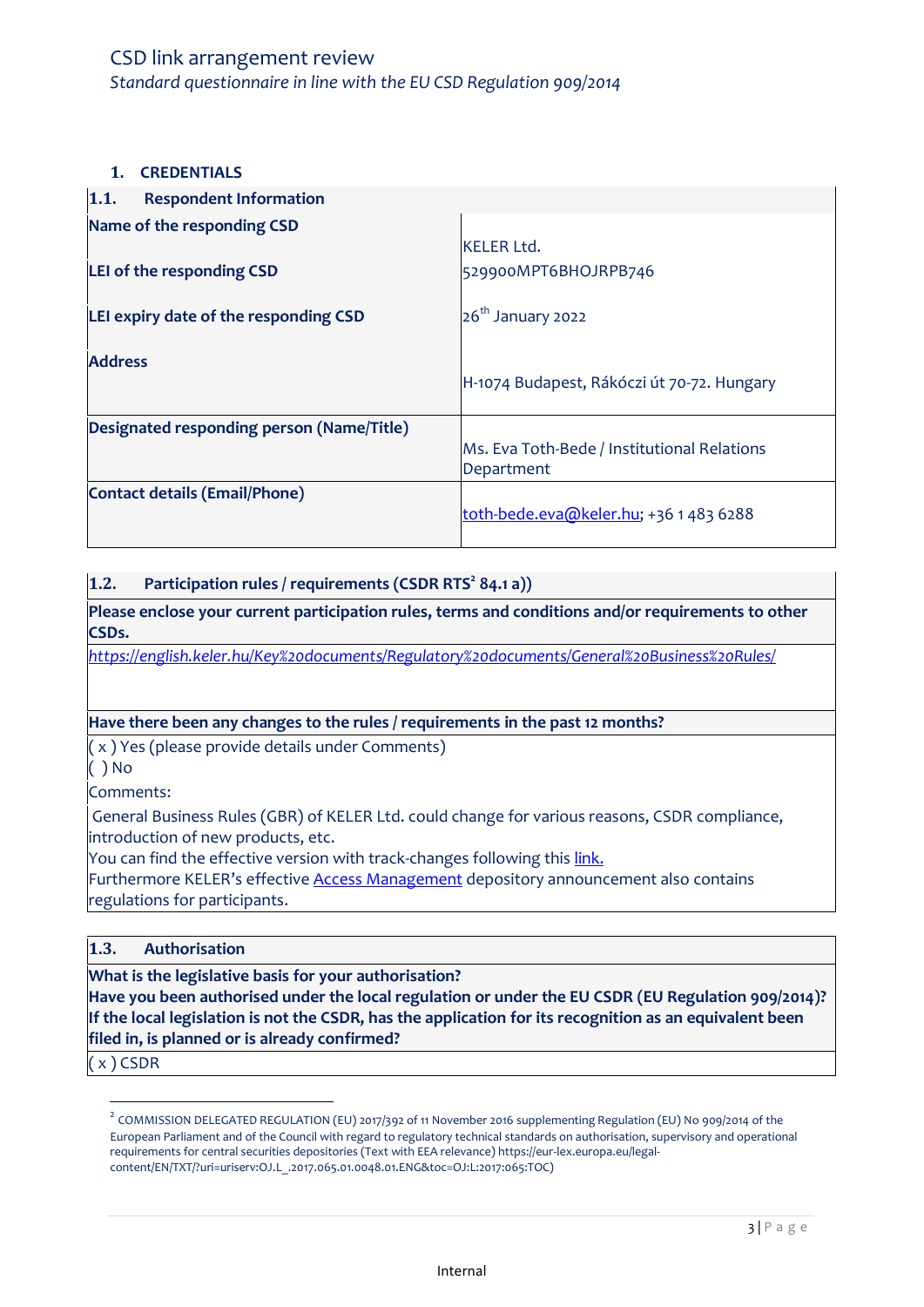## *Standard questionnaire in line with the EU CSD Regulation 909/2014*

( ) A law transposing provisions similar to the CSDR (e.g. in EEA countries) ( ) Legislation recognised equivalent to the CSDR by the European Commission (please provide details under Comments) ( ) Other local legislation (please attach the file or include a link to the latest version of it and provide details under Comments) **Have there been any changes in your authorisation status or supervision in the past 12 months?** ( ) Yes (please provide details under Comments)  $(x)$  No Comments:

## <span id="page-3-0"></span>**2. RELEVANT DEVELOPMENTS (CSDR RTS 84.1(i))**

## **2.1. Were there any market, IT developments or any significant development in your local legislation (not covered under question 1.3) over the last 12 months that could affect your systems / operations?**

Market developments:

(x ) Yes (please describe under Comments) ( ) No

IT developments: ( x) Yes (please describe under Comments) ( ) No

Local legislation developments: () Yes (please describe under Comments) ( x) No

Comments:

In 2018, KELER started KELER Service Development Program (KSDP), a new, comprehensive program. KELER set the goal to create an IT infrastructure that is more modern and of higher quality than the current infrastructure, with domestic developers and suppliers, on new foundations, thus further strengthening its position among European central securities depositories.

KSDP consists of several project phases and will build functionalities and service elements gradually. The first phase of the Program focused on the renewal of the securities settlement system. As part of this, in addition to maintaining KELER's previous basic account management systems, a new settlement platform was introduced on 6th December 2021, an automated interface was built between KELER and T2S, and services and mechanisms were created that are required primarily by the provisions of the CSDR and the related EU regulation (SDR) governing settlement discipline.

Parallel with the new settlement platform, the basics of new master data management and fee calculation systems of KELER were also established, based on which the statements and reports prepared for our Clients were entirely renewed.

## <span id="page-3-1"></span>**3. RISK MANAGEMENT, AUDIT, ASSET PROTECTION& CYBER RESILIENCE (CSDR 48.1, CSDR RTS 84.1)**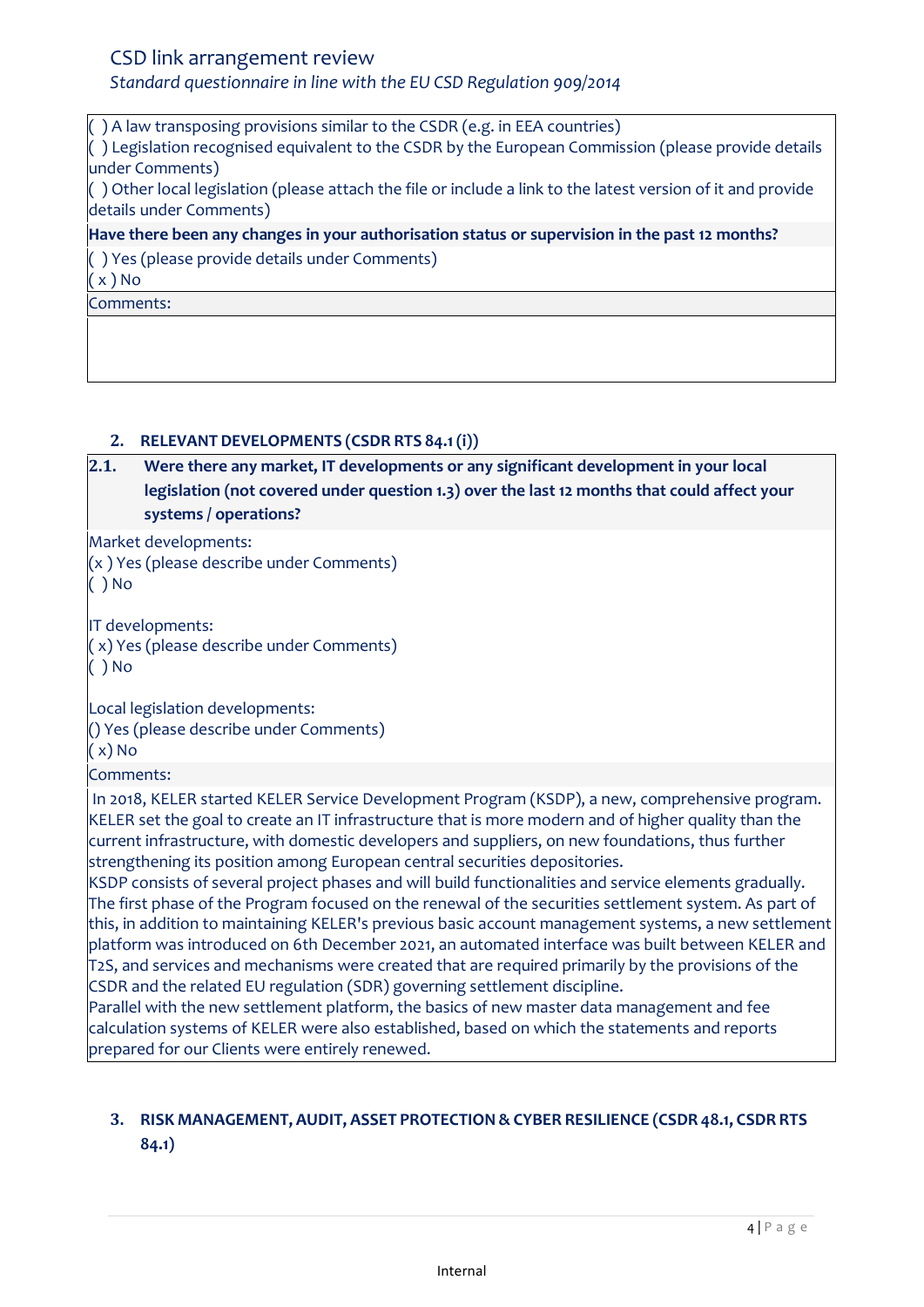## *Standard questionnaire in line with the EU CSD Regulation 909/2014*

#### **3.1. Risk Management**

#### **Do you have an Enterprise Risk Management framework implemented in your CSD?**

(x ) Yes

( ) No

**Please briefly describe the your CSD's approach to risk management.** 

#### Comments:

Article 47 of the CSDR requires that the central securities depository must cover enterprise (business) risks with capital. Risks are assessed and identified within the context of a strategy, by preparing business plans based on multiple potential scenarios.

Controlling department is responsible for monitoring and reporting business risks. This means the regular back-testing of business plans in the strategy and reporting the results to the Management. In addition, the Management also receives regular information about changes in costs and revenues. KELER's Management is responsible for managing enterprise risks.

#### **3.2. Asset protection**

**How does your CSD ensure protection of assets held across the link? (question relevant for both, EEA and EU third-country CSDs, CSDR RTS 84.1 (e)) and 84.1 last paragraph**

**Please enclose the legal assessment (i) of the entitlement on securities held across the link, including the law applicable to proprietary aspects, the nature of rights and the possibility of encumbering the assets, as well as (ii) of the impact of insolvency proceedings opened against your CSD on our CSD regarding the segregation requirements, settlement finality, procedures and time-limits to claim securities in your jurisdiction.**

*[File Attachments]*

#### Comments:

In the case of liquidation procedure (or bankruptcy) initiated against KELER, the participant's securities and cash being in custody shall not be included in the liquidation assets thereof.

The general rules relating to insolvency law to be applied are set out in Act XLIX of 1991 on Bankruptcy Proceedings and Liquidation Proceedings, while special provisions different from these are set out in Section 345 of Act CXX of 2001 on the Capital Market (collateral safeguarding the transaction). The protection related to the segregation of

securities accounts can be inferred from these rules.

During the liquidation of KELER, securities registered in securities accounts of Account Holders and their clients maintained by KELER are excluded from assets to be liquidated. During potential liquidation proceedings, the monetary claim which replaces the securities claim of the Account Holder and its client is to be managed identically to the original securities claim. During potential liquidation proceedings, the security deposit specified in Section 338 of the Act CXX of 2001 on the Capital Market is excluded from the assets of KELER to be liquidated.

If the assets which constitute property of Account Holders and their clients cannot be returned to them, or can only be returned in part, then – deviating from the priorities set out in Section 57 of the Act XLIX of 1991 on Bankruptcy Proceedings and Liquidation Proceedings – after settling liquidation costs first, these claims must be settled from the assets of KELER.

If secondary securities were issued, then during liquidation proceedings the primary security shall be handled as a security deposited by the owners of the secondary security, which belongs to the participants and is also excluded from the assets to be liquidated.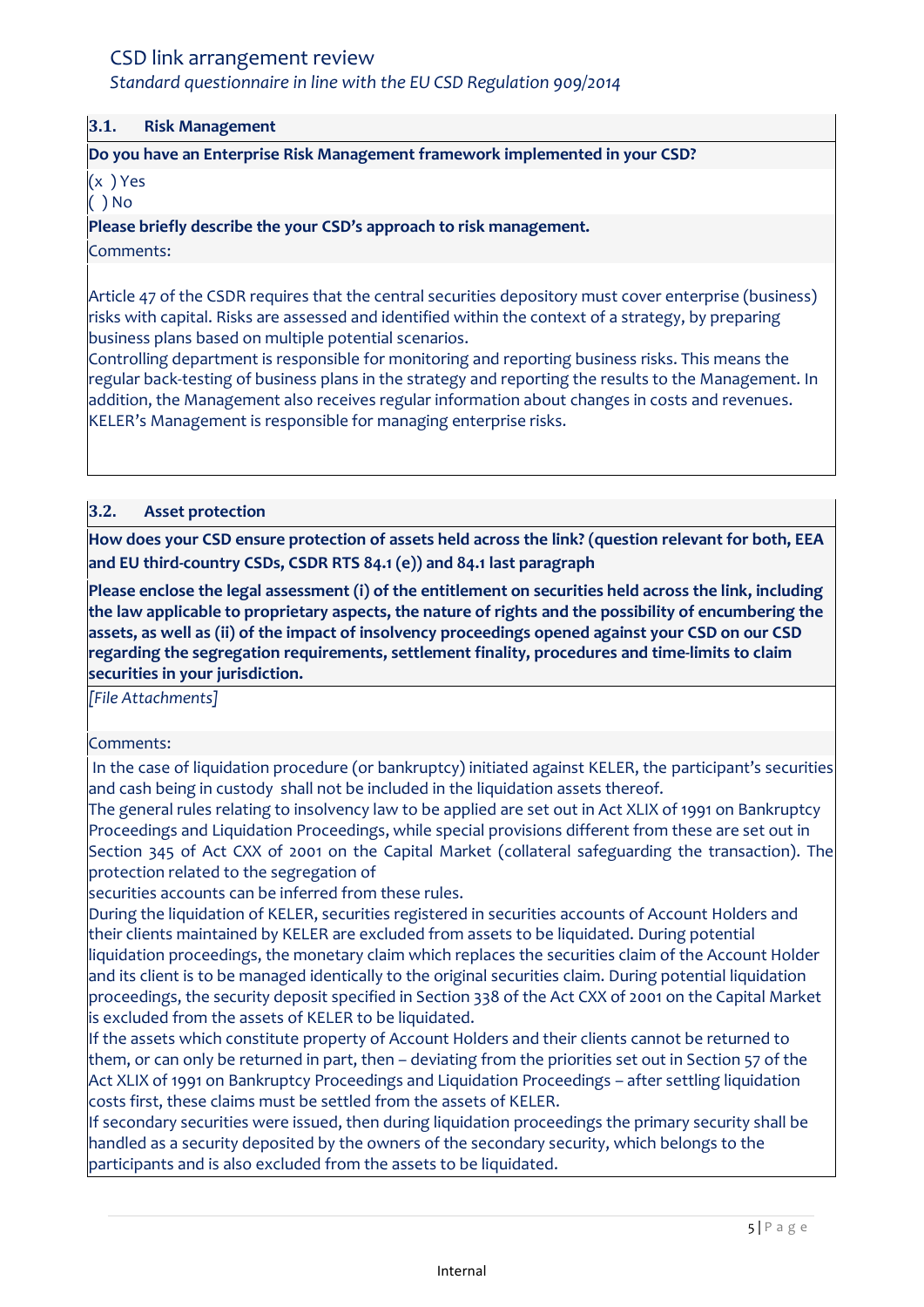*Standard questionnaire in line with the EU CSD Regulation 909/2014*

The Supervising Authority shall order a complete ban on payouts from the submission date of the application for liquidation, if the assets to be liquidated are lawful and the Supervising Authority deems that suitable management of the interests of creditors, Account Holders and their clients is not ensured.

Segregation, therefore, has practically no effect in terms of insolvency law, thus protection remains the same when securities accounts are segregated.

See the quoted regulation attached.

#### **3.3. Insolvency (CSDR RTS 26 b, 36 d)**

**Please briefly explain the framework that would govern (the very improbable) insolvency of your CSD.**

*[File Attachments] or link to a web page*

Comments:

According to the Act CXX of 2001 on Capital Market the collateral and deposit (assets in custody) determined in the Act are

not part of the liquidation asset of the institution. The securities deposited by the participants at the central depository and the securities registered in the participants' securities accounts or securities deposit accounts are also not part of the liquidation asset of the institution. For further information see point 3.2.

## **3.4. Cyber resilience (CSDR RTS 70.9, 75.5, 78.1)**

#### **Are cyber resilience measures undertaken by your CSD?**

(x) Yes ( ) No

**Please briefly describe your CSD's approach to cyber resilience. What is the level of maturity of these measures?**

https://intranet/SitePages/Kezd%C5%91lap.aspx

Comments:

KELER has established a comprehensive cyber resilience framework. Based on formally accepted cyber resilience strategic and regular risk assessments, the necessary technical, operational and human resource related measurements has been implemented to ensure the protection and continuity of KELER operation day-by-day. Based on independent audit results, a mature level has been achieved. A yearly certification is performed based on NIST SP 800-53 Rev4 standard.

## <span id="page-5-0"></span>**4. OUTSOURCING / CRITICAL SERVICE PROVIDER (CSDR RTS 69.2)**

**4.1. Are there any functions or duties on which you rely on critical service providers? If yes, please provide details of such critical service providers and the functions/duties on which you rely on them.** 

| $(x)$ Yes |  |  |
|-----------|--|--|
| $()$ No   |  |  |
| Comments: |  |  |
|           |  |  |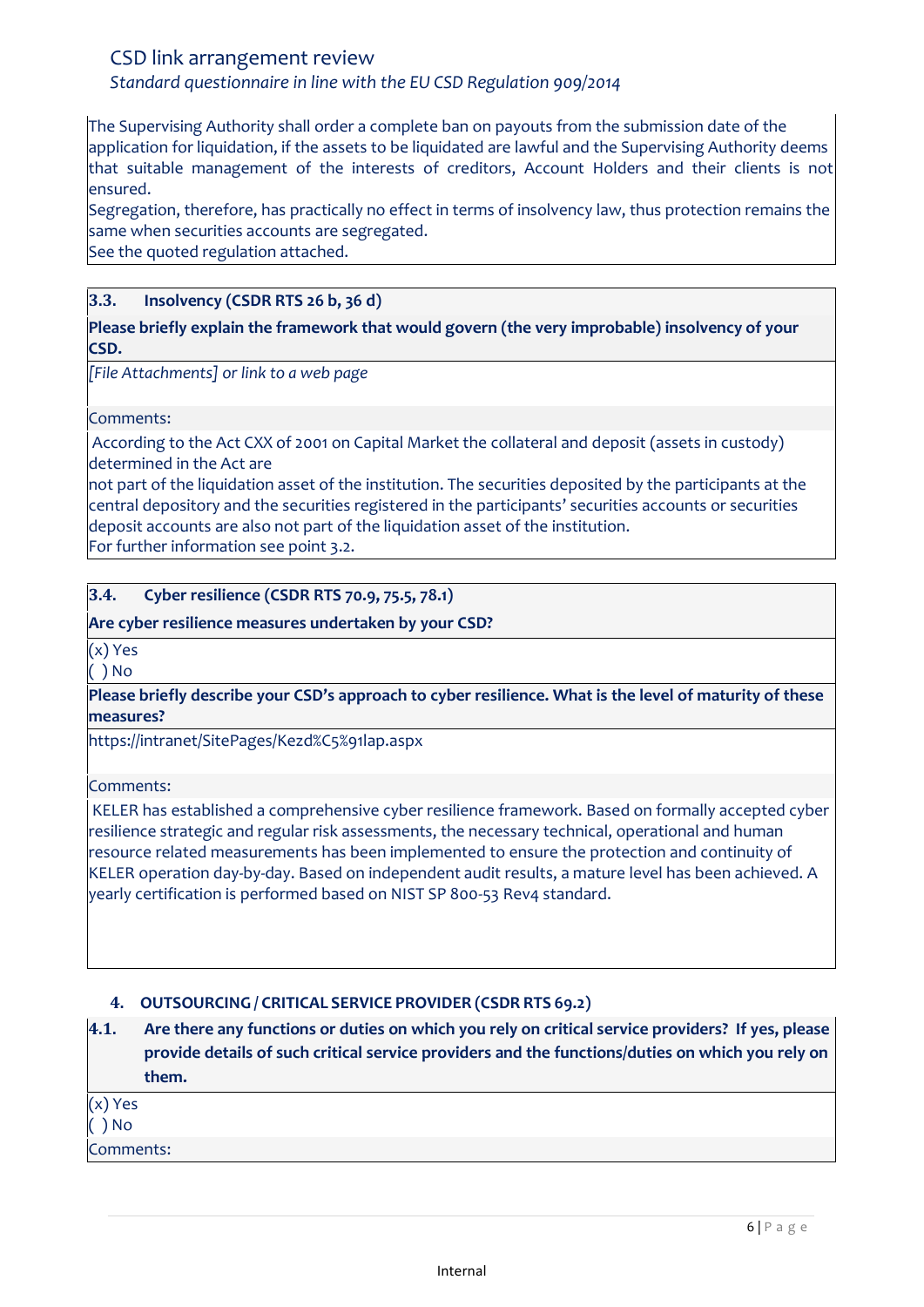*Standard questionnaire in line with the EU CSD Regulation 909/2014*

KELER regularly updates the list of critical service providers. These services are mostly related to IT systems' support services. KELER also outsourced the safekeeping and custody of physical securities.

## **4.2. Do you outsource any aspect of the settlement or related services or operations to third parties? If yes, please provide details.**

(x) Yes

( ) No

Comments:

KELER outsourced some of its IT system support activities, including support services related to the settlement system.

KELER also outsourced the safekeeping and custody of physical securities, and the publication functions as per the nonbanking services (APA).

## <span id="page-6-0"></span>**5. CONFIDENTIALITY AND DATA PROTECTION (CSDR RTS 84.1(F))**

# **5.1. Please enclose the documentation/arrangements, which provide for the confidentiality of the information with regard to your operations.**

Information Security Policy, Confidentiality Regulation and Data Protection Regulation of KELER Group. These Regulations are confidential - not publicly available.

Comments: The detailed Privacy Policy is available on the website of KELER in the Data Protection menu item.

KELER processes and controls all kinds of data that become known to it in line with the provisions of the applicable regulations, the GDPR, the Act CXII of 2011 on Informational Self-determination on Freedom of Information, and the Regulatory Documents. The detailed Privacy Policy is available on the website of KELER in the Data Protection menu item.

**5.2. Do your employees sign a confidentiality clause?**

(x) Yes

( ) No

Comments:

## **5.3. Do you have a formal data protection policy? If yes, please attach a copy or alternatively provide a description of such policies.**

(x) Yes

( ) No (please comment under Comments)

Please upload files here:

*https://english.keler.hu/Privacy%20Policy/*

Comments:

The detailed Privacy Policy is available on the website of KELER in the Data Protection menu item.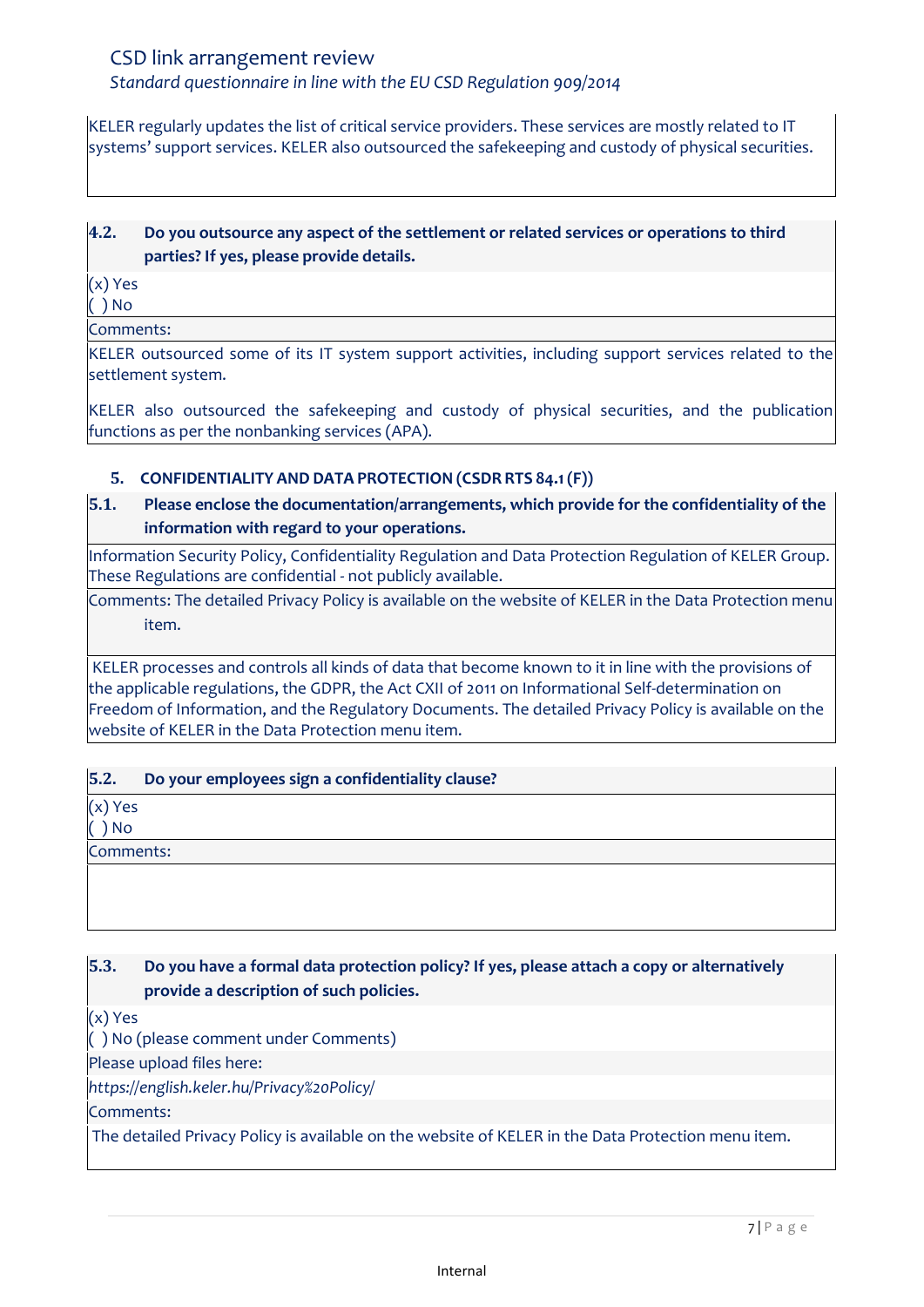*Standard questionnaire in line with the EU CSD Regulation 909/2014*

#### **5.4. Does your jurisdiction have formal data protection or privacy laws/regulations?**

(x) Yes, it is EU GDPR

( ) Yes, although it is different/supplementing an EU GDPR (please provide the details of the laws under Comments)

( ) No (please comment under Comments)

Comments:

https://english.keler.hu/Privacy%20Policy/

### **5.5. Are you required to report data breaches to your regulators?**

(x) Yes

( ) No

Comments:

**5.6. In the last 12 months have you reported any data breaches to your regulators? If yes, please provide details.**

( ) Yes (please provide details under Comments) ( x) No

Comments:

## <span id="page-7-0"></span>**6. DVP SETTLEMENT (CSDR RTS 84.1(J))& FINALITY (CSDR 39.4, 48.4))**

## **6.1. Is DVP settlement in your systems conducted via accounts at the central bank of the relevant settlement currency?**

(x) Yes

( ) No (please provide details under Comments)

Comments:

Local custodian banks use their central bank HUF main account for DVP settlement, on which KELER has entitlement to deduct and credit. Broker-dealers though have the possibility to keep their HUF accounts at the Central Bank, still keep their cash accounts in the books of KELER, and hence the settlement takes place in our books in that case. KELER also obtained a licence to provide certain banking type ancillary services.

## **6.2. Please disclose the rules governing the moment of entry and irrevocability of transfer orders and finality of cash and securities transfers related to settlement in your system.**

#### Moment of entry:

In line with the internal requirements of T2S and based on Section 4 (1) of the Act XXIII of 2003 on Settlement Finality in Payment and Securities Settlement Systems (Tvt.) the execution and settlement netting of orders received until the notice on the proceedings to restrict payment is taken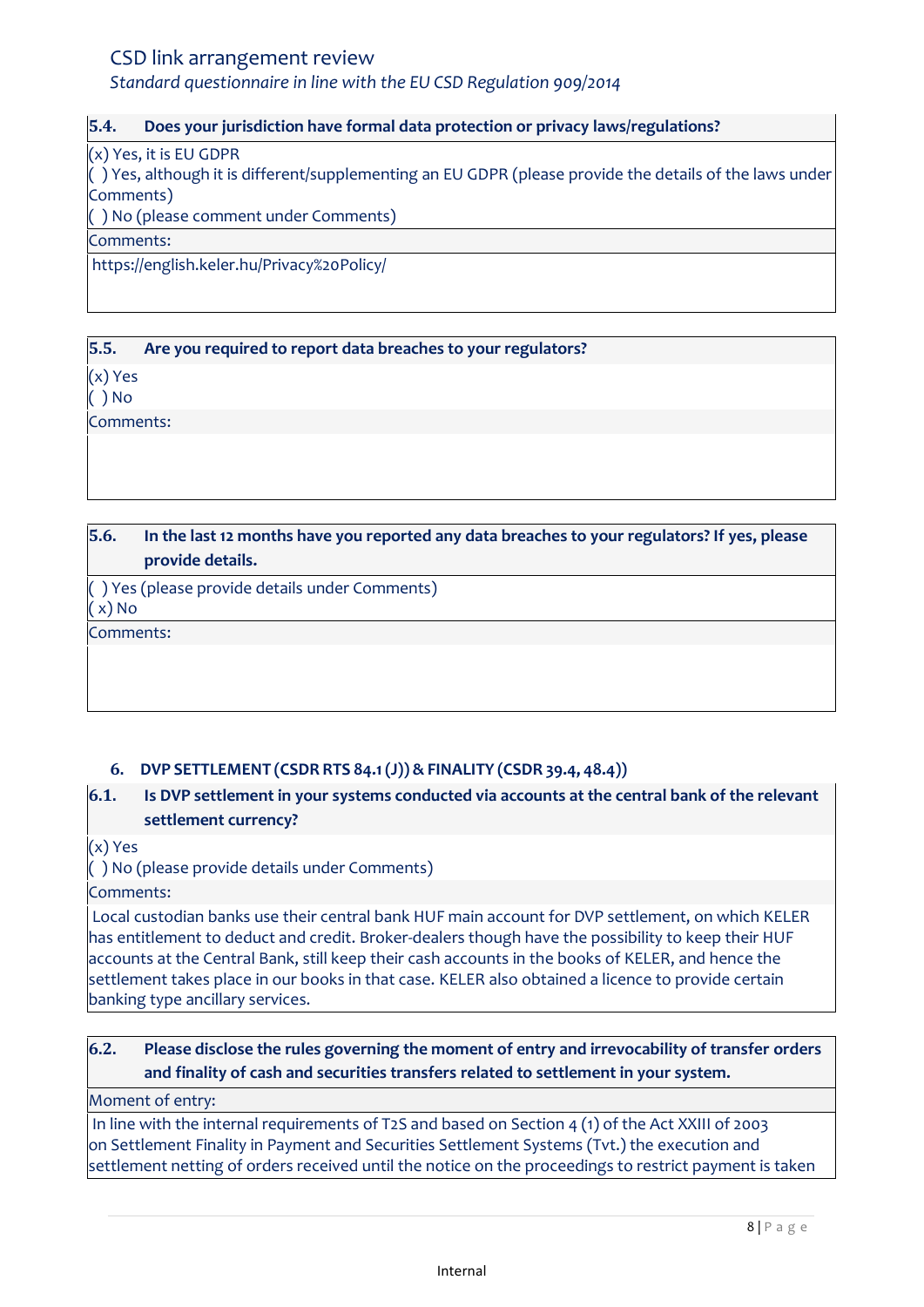*Standard questionnaire in line with the EU CSD Regulation 909/2014*

receipt of can be completed and are unappealable regardless of the opening of the proceedings to restrict payment against the Participant. In line with the internal requirements of T2S and based on Section 4 (2) of the Tvt. this is applicable to the opening of proceedings to restrict payment against the participant of linked system (System link) and the system operator of the system link that is not considered participant.

KELER considers the order for the value date concerned received order (either submitted on the same day or with value dating or recycled from earlier) on the day if the order

- is successfully received within the cut-off times,

- is submitted in the manner and with the content determined in the SLA (i.e. the order is not rejected for reasons of logic, format or content), and

- the related verification of cover was successful.

Following the time when the System suspended the admission of instructions that is following the time of notification of an insolvency proceeding KELER shall consider as admitted the following instructions:

- with regard to transfer instructions settled outside the T2S system (that is, in KELER) and not in T2S currency KELER shall consider as admitted on the given day instructions for the given value date, whether submitted electronically or as a document, if the instruction
	- was submitted in the way and with the content defined in the GBR, is correct in terms of form and content, and as such it was admitted by KELER (that is, it was not rejected due to reasons of logic, form, or content)
	- is a successfully matched and secured transfer instruction
	- if a notification of insolvency proceeding against the Participant is received, KELER shall consider unmatched and unsecured transactions as not admitted, and shall delete them from the settlement process.
- with regard to transfer instructions settled in the T2S system and in T2S currency KELER shall consider as admitted on the given day instructions for the given value date, whether submitted electronically or as a document, if the instruction
	- was submitted in the way and with the content defined in the GBR, is correct in terms of form and content, and as such it was admitted by KELER (that is, it was not rejected due to reasons of logic, form, or content)
	- is a matched transfer instruction, which KELER shall attempt to settle until the end of the given settlement day. If settlement fails, at the end of the settlement cycle the instruction is deleted.
	- transactions that credit the partner subject to the insolvency proceeding will be settled after the start of the insolvency proceeding, as well.

## Moment of irrevocability:

When the initial instruction is matched, the settlement process started, and there is no way to cancel it: meaning the settlement actually took place in KELER's systems. In accordance to the Finality Directive, book-entry transfers within KELER's books are final and irrevocable.

#### Moment of finality:

When the settlement actually takes place in KELER's systems. In accordance to the Finality Directive, book-entry transfers within KELER's books are final and irrevocable.

Following receipt of the notice on the proceedings to restrict payment KELER cancels the transfer orders submitted by the Participant but not accepted until the receipt of the notice on the proceedings to restrict payment.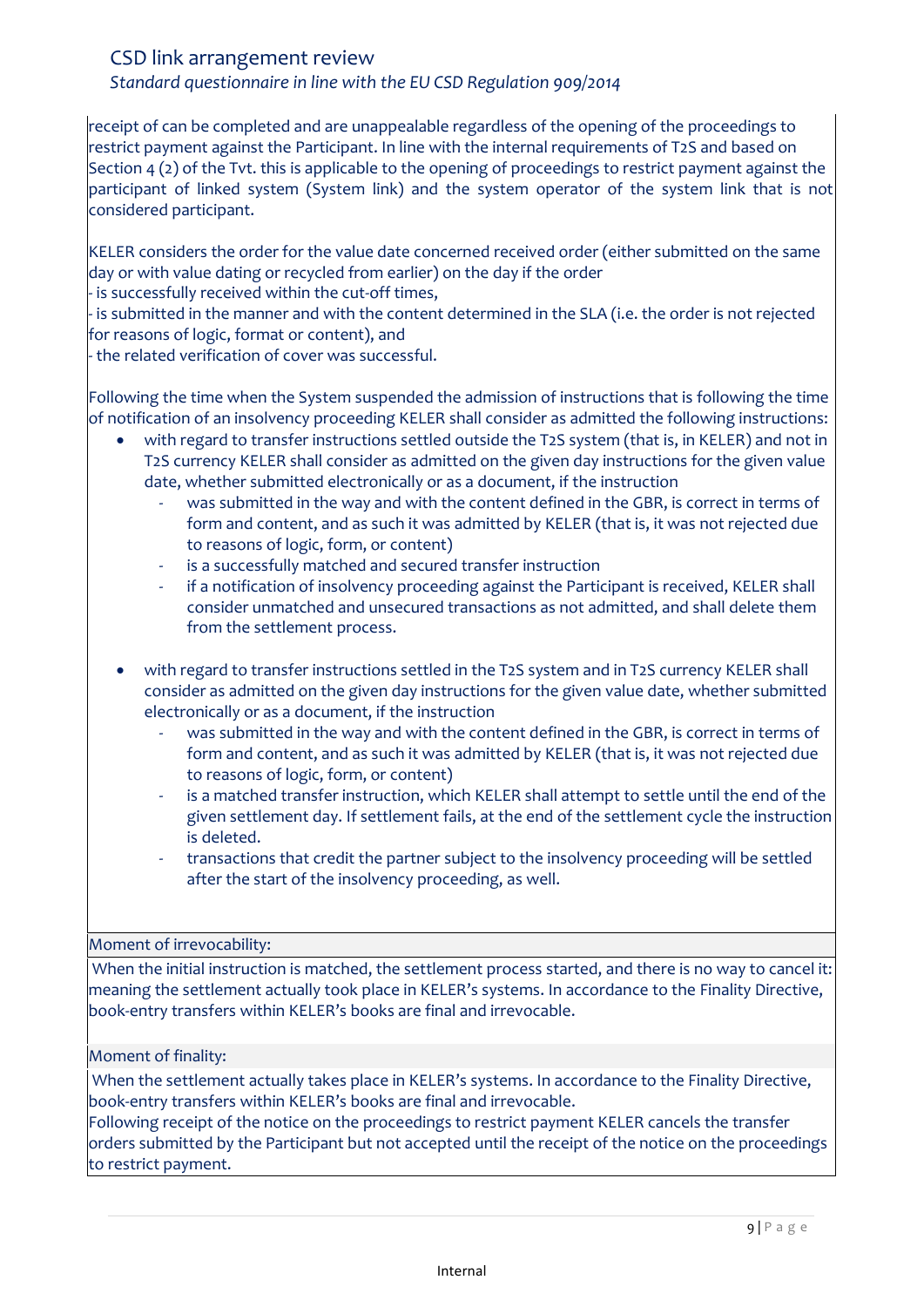## **6.3. Please confirm that retransfer of securities before a transfer is final is prohibited in your systems? (CSDR 48.4)**

(x) Yes ( ) No (please provide details under Comments) Comments:

### <span id="page-9-0"></span>**7. INTEGRITY OF ISSUE & RECONCILIATION (CSDR 37 &CSDR RTS 59, 64, 65, 86)**

**7.1. Please confirm that you conduct daily reconciliation to verify the number of securities making up a securities issue or part of a securities issue in your systems is equal to the sum of securities recorded on the securities accounts of your participants; and the results of such reconciliation are available to your participants (and linked CSDs) after the closure of the settlement day and in any case prior to the start of the next settlement day you endeavour to resolve any mismatches and inconsistencies revealed by the reconciliation process before the beginning of settlement on the following business day.**

(x) Yes

( ) No (please provide details of the relevant processes under Comments) Comments:

**7.2. If the reconciliation process reveals undue creation or deletion of securities that is not solved by the end of the following business day and you decide to suspend from settlement the securities issue, please describe the process and means used to inform your participants and other CSDs holding securities with you.**

Although KELER does not expect that any event raising the suspicion of deviation would occur, KELER analyses all cases of non-compliance and controversy that may result from reconciliation and intends to solve them on the day of occurrence. If it can be concluded based on the reconciliation that the creation or cancellation of securities was unjustified, and KELER does not sort out the issue until the end of the following settlement day, KELER suspends the settlement of the securities series concerned until the unjustified securities creation or cancellation is remedied, and it requests the trading venue concerned to suspend it also. KELER informs its participants and the authorities involved without delay via phone and/or email [beyond the regular communication channel (KID / SWIFT)]. After the correction of any deviation, the suspension of the securities series is terminated, thus ensuring continuous trading of the securities concerned.

**7.3. Please describe the process and means used to inform your participants and other CSDs holding securities with you after undue creation or deletion of securities has been remedied**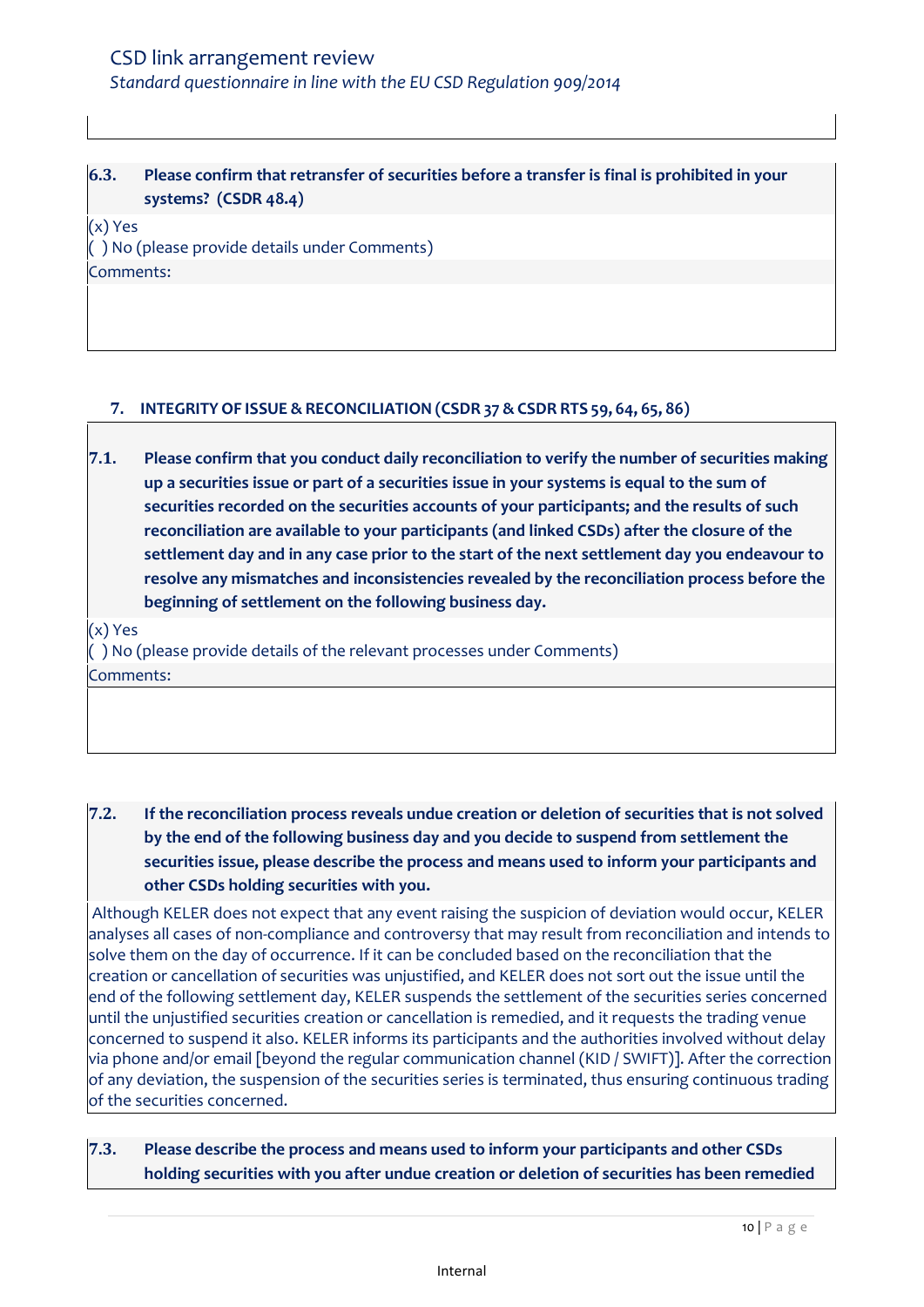## *Standard questionnaire in line with the EU CSD Regulation 909/2014*

#### **and settlement is resumed.**

KELER informs its participants and other CSDs involved through the agreed communication channels (KID / SWIFT) and via phone and/or email in due course. However please note that KELER-s system and instruction handing is set up in a way, that there is no chance for a securities account to receive undue securities.

## **7.4. Do you currently transmit to your participants (including other CSDs holding securities with you) information on the processing of corporate actions? If not, please describe under Comments the enhancements planned in this regard, as relevant.**

(x) Yes  $( )$  No

Comments:

KELER sends notifications of upcoming CA events electronically in accordance with the contract/ Service Level Agreement concluded with the Participant.

## <span id="page-10-0"></span>**8. USE OF LEIS IN THE CSD SYSTEM (CSDR ITS 11.5 )**

**8.1. Do you identify CSDs, CSD participants, settlement banks and issuers (as per point CSDR ITS 11.5(d)) with LEIs in your system?** 

( x ) Yes

( ) No

Comments:

## **8.2. In case the response to the first question in the section is "Yes", please describe your review processes to ensure issuers' LEIs are renewed annually?**

In line with the expectations of ESMA, after the CSDR license is received, KELER validates that the LEIs provided by issuer participants are the identifiers of the appropriate legal entities and the identifiers are valid. KELER sends alert to issuer participants before the expiry date of LEI Codes and asks them to make the necessary steps for the renewal.

### **8.3. In case the response to the first question in the section is "Yes", please describe the actions you would take should an issuer fail to renew its LEI annually?**

Issuers with invalid LEI codes will cease to be eligible to use KELER's services till the renewal process has been taken place.

## <span id="page-10-1"></span>**9. SYSTEMS, COMMUNICATION ARRANGEMENTS, BUSINESS CONTINUITY AND RECOVERY PLANS (CSDR RTS 8.3, 69.1, 84.1(G) & 84.1(H) (II))**

**9.1. Please describe the communication standards and procedures applicable to your settlement and other core systems.**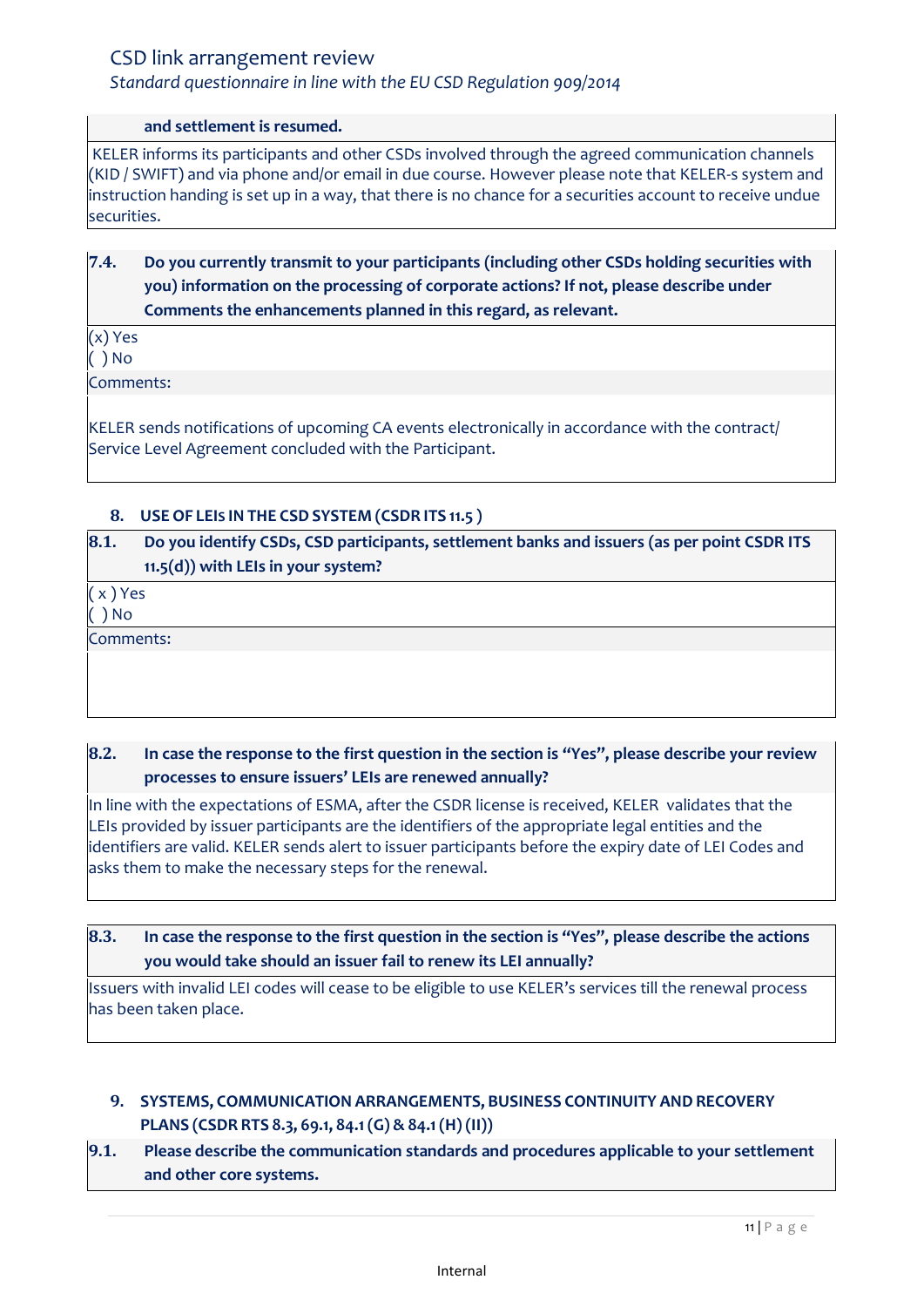## *Standard questionnaire in line with the EU CSD Regulation 909/2014*

KELER provides electronic communication through:

- its proprietary system (KID) using ISO standard format messages
- or the interface available on the website of KELER (eKID)
- the SWIFT system (in line with the KELER SWIFT Rule Book)
- CAPS system (SRD compliance) using ISO standard format messages

## **9.2. Where SWIFT communication is not possible which alternative means of communication could be used between you and your participants (including other CSDs)?**

( x) Fax (Fax number: +36 1 352 1042)

( x ) E-mail (Email address: accountmanagement@keler.hu; Correspondence is through forced TLS connection, and files/mails can be sent in SMIME encrypted mail, or in AES 256 encrypted zip files. In the latter case it is recommended that sensitive data is stored in the encrypted zip only, additionally, the password should be of at least 12 characters, include special characters, and should be changed monthly. If any electronic communication client relationship system is not available, the participant acknowledges that in case of substituting email advice KELER is not liable for damage arising from sending unencrypted advice or forwarding the advice without digital authentication.) ) ( ) Other (please describe)

### **9.3. Do you have a business continuity plan which you can share with us?**

( x) Yes

( ) No (please provide details under comments)

Please upload files here:

*https://english.keler.hu/Key%20documents/Regulatory%20documents/Management%20of%20Extraordinary %20Situations%20of%20KELER%20Group/*

Comments:

*-*

#### **9.4. Recovery plan (CSDR 22.2, CSDR RTS 8.3)**

#### **Does your CSD have a recovery plan?**

(x) Yes

( ) No (please provide details under comments)

Please upload files here or briefly describe measures your CSD could take that may have an impact on the linked CSD(s)

KELER's recovery plan prepares KELER for possible financial difficulties, system deteriorations and any pre plannable situation that can cause system and KELER downtime. The plan includes restoration scenarios in a timely manner. The plan is aligned with KELER's risk management framework. Through the recovery plan, KELER has set up a governance framework that detects a stress situation and ensures its operation in a crisis.

#### Comments: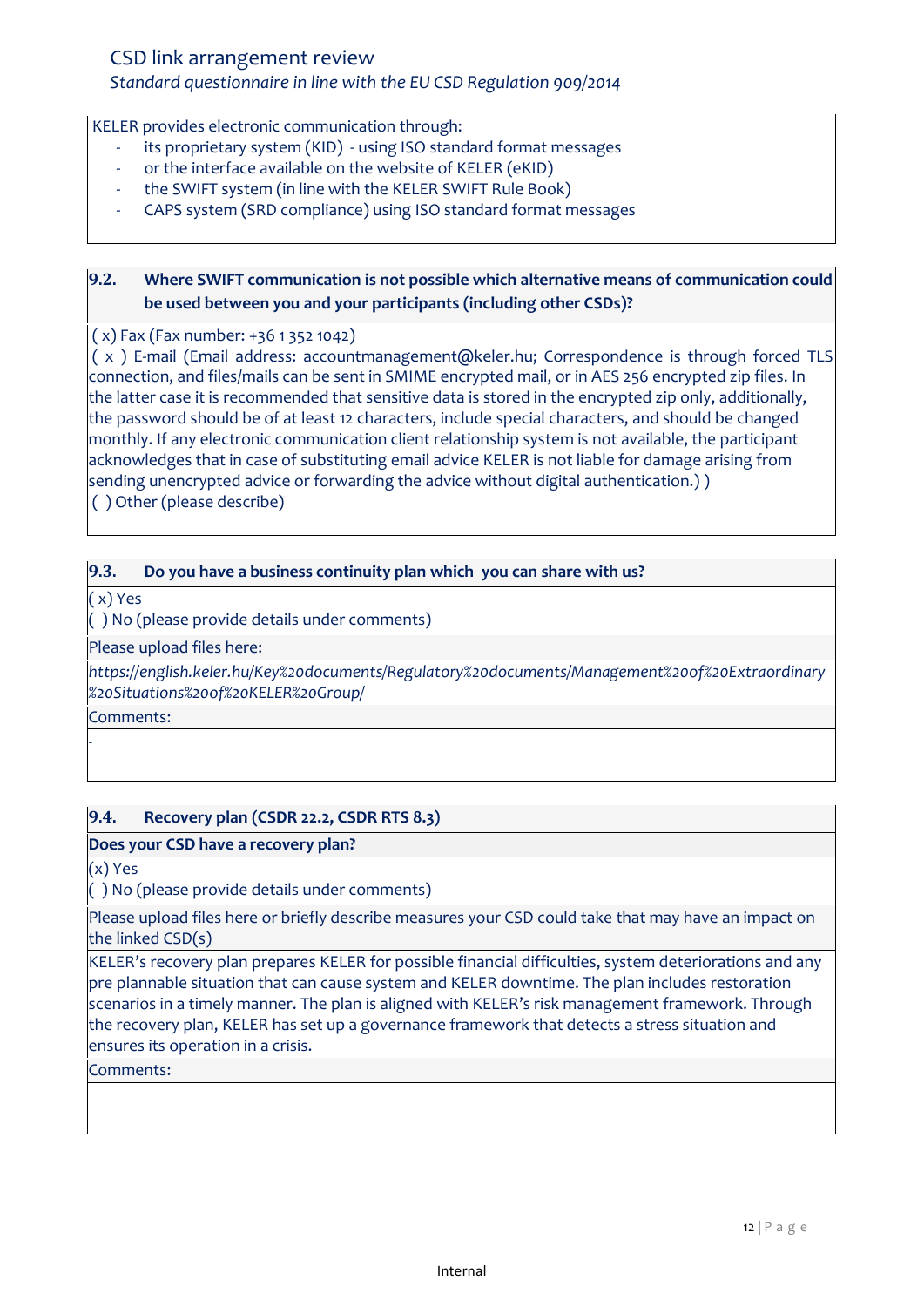# CSD link arrangement review *Standard questionnaire in line with the EU CSD Regulation 909/2014*

- **9.5. Please describe the media used to communicate with your participants (including other CSDs holding securities with you) on:**
- **a) operational issues**
- **b) activation of business continuity plan**
- **c) operational issues being remedied, or plan being deactivated.**

a) SWIFT, KID, email, telephone and publication on our website

b) KID, email, telephone and publication on our website

c) KID, email, telephone and publication on our website

## **9.6. Please provide the contact details of the person who can be contacted in case of business contingency both within business hours and outside business hours.**

KELER Group contact details are:

KELER Group switchboard: (+36-1) 483-6100

KELER Group Service Desk phone number: (+36-1) 483-6120

KELER Group telefax number: (+36-1) 342–3539

KELER Group Service Desk e-mail: servicedesk@keler.hu

KELER Group central e-mail: keler@keler.hu

[KELER Group contact list by departments](https://english.keler.hu/Contacts/Contact%20us/)

| $ 10.1.$ Please confirm that your vault security features include the following: |           |
|----------------------------------------------------------------------------------|-----------|
| <b>Security Guards</b>                                                           | (x) Yes   |
|                                                                                  | ) No      |
| 24-hour closed-circuit camera surveillance                                       | $(x)$ Yes |
|                                                                                  | ) No      |
| Dual control over all activities                                                 | (x) Yes   |
|                                                                                  | ) No      |
| Monitoring of access via a log book                                              | (x) Yes   |
|                                                                                  | ) No      |
| <b>Alarms</b>                                                                    | (x) Yes   |
|                                                                                  | ) No      |
| Panic buttons                                                                    | (x) Yes   |
|                                                                                  | ) No      |
| Movement detectors                                                               | (x) Yes   |
|                                                                                  | ) No      |
| <b>Timed locks</b>                                                               | (x) Yes   |
|                                                                                  | ) No      |
| Fire suppression systems                                                         | (x) Yes   |
|                                                                                  | ) No      |
| Flood control systems                                                            | (x) Yes   |
|                                                                                  | ) No      |
| Earthquake-resistant structures                                                  | (x) Yes   |

## <span id="page-12-0"></span>**10. SECURITIES SUBJECT TO IMMOBILISATION – ANSWER ONLY IF APPLICABLE (CSDR RTS 59.3)**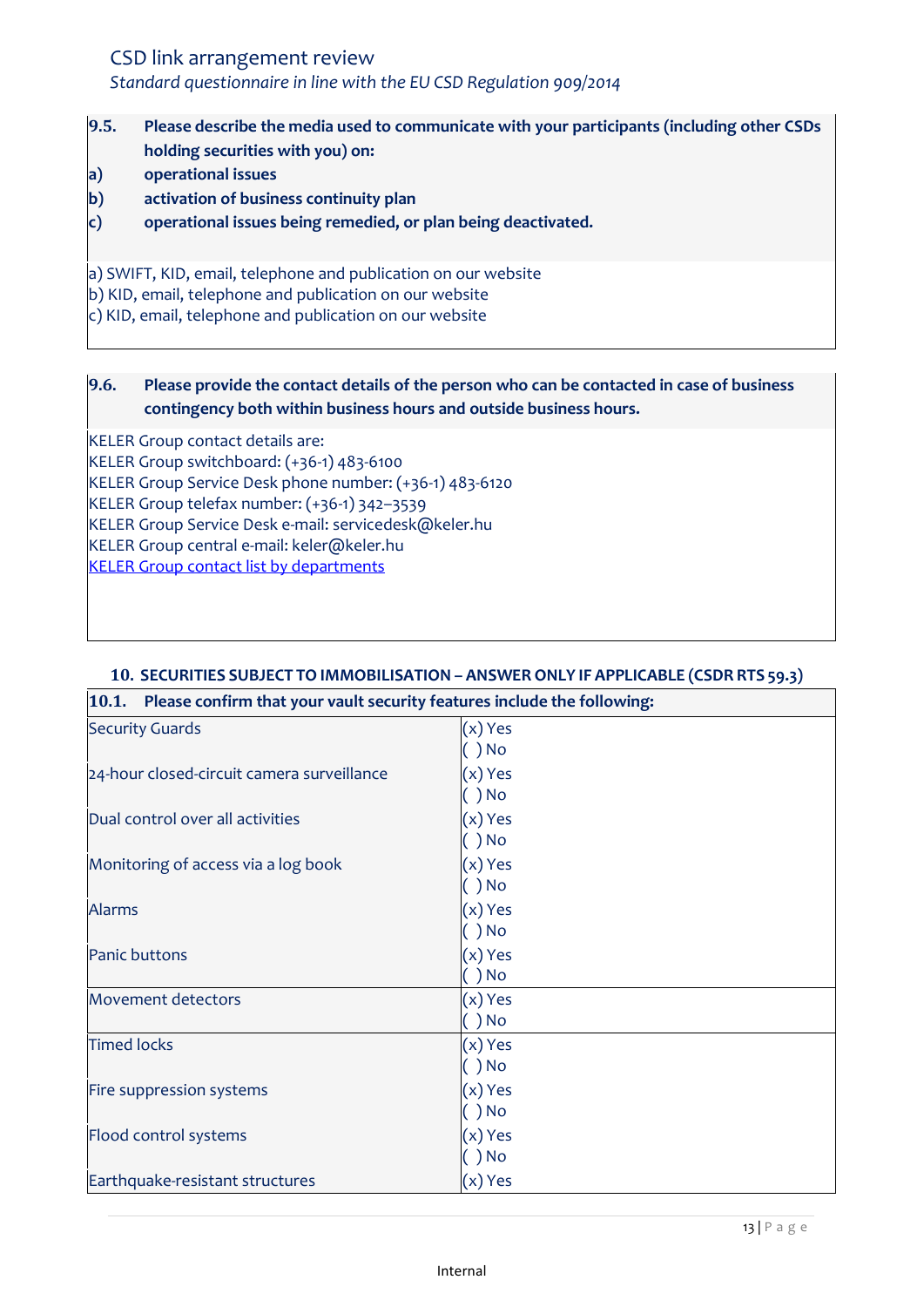# CSD link arrangement review *Standard questionnaire in line with the EU CSD Regulation 909/2014*

|                                         | $\bigcap$ $N_0$                           |
|-----------------------------------------|-------------------------------------------|
| Other (please list additional features) | Wall-drilling and wall-demolition sensors |

# **10.2. Please state the location of the vault.**

The location of the vault is in the centre of Budapest ( $5<sup>th</sup>$  district). The vault was moved in December, 2020 to current location.

#### **10.3. Do you have procedures and controls for physical transportation of securities?**

( x) Yes

( ) No

Comments:

**10.4. Were there any exceptions for the vault safeguards noted in your last audit? If yes, please outline the exceptions and steps taken to rectify.**

( ) Yes

 $(x)$  No

Comments:

**10.5. In the last 12 months, have you experienced any breaches in these safeguards? If yes, please describe how they were addressed / resolved?**

( ) Yes

 $(x)$  No

Comments:

| <b>10.6.</b>          | Do you outsource the safekeeping of physical assets? If "Yes" please provide further details<br>under Comments. |  |
|-----------------------|-----------------------------------------------------------------------------------------------------------------|--|
| $(x)$ Yes<br>$( )$ No |                                                                                                                 |  |
| Comments:             |                                                                                                                 |  |
|                       | The vault services are outsourced to an external bank.                                                          |  |
|                       |                                                                                                                 |  |
| 10.7.                 | Please outline how you monitor vault capacity levels and advise what capacity the vault is<br>operating to.     |  |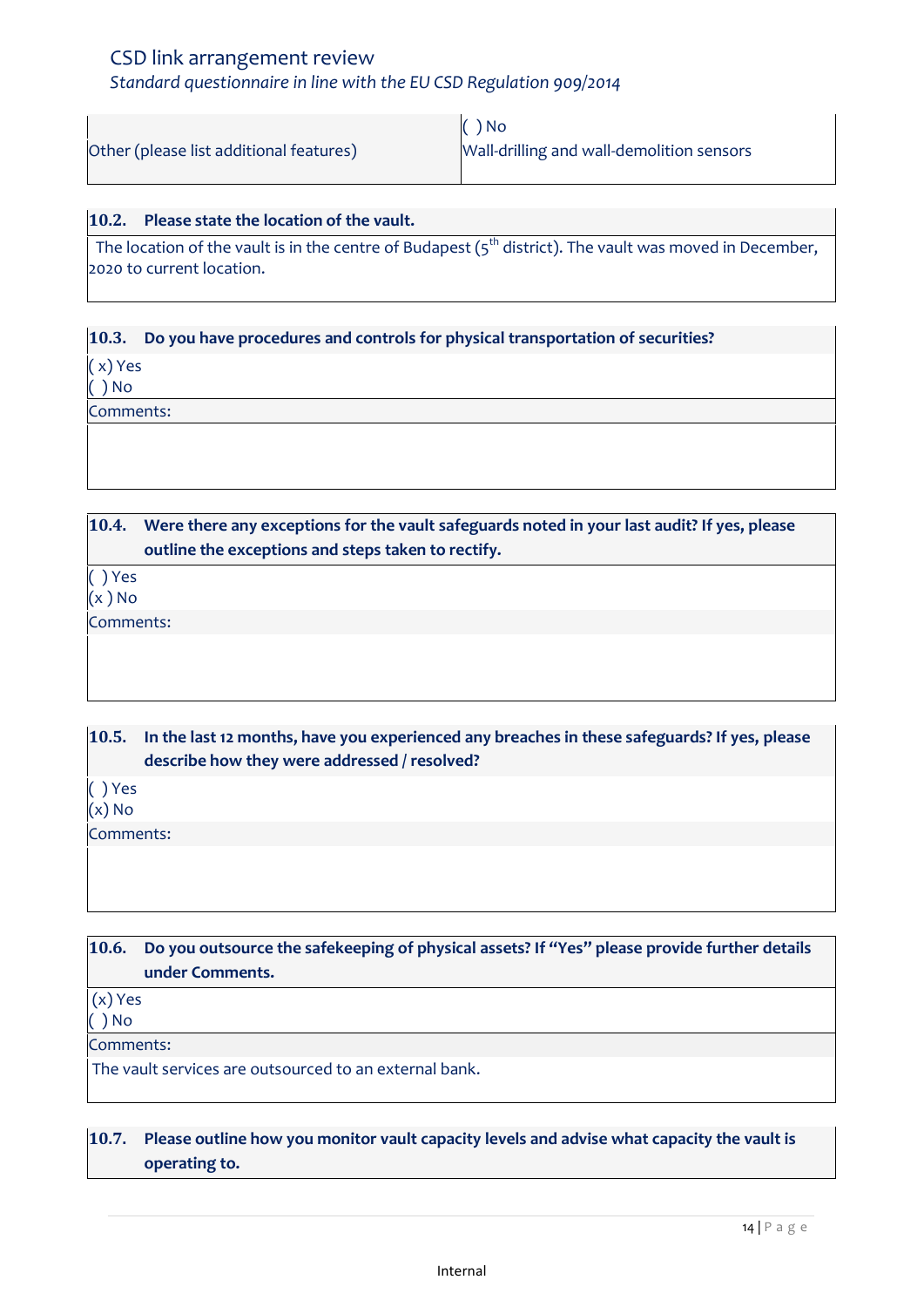*Standard questionnaire in line with the EU CSD Regulation 909/2014*

The current capacity utilisation rate is 50%. On request the vault capacity can be increased. KELER Ltd. does annual inventory check for reconciliation and also on every delivery in, there is a capacity check done.

## **10.8. Please outline your Business Continuity Plan should the operation of your vault become impaired.**

We follow the provisions of our Business Continuity Plan (please refer to the point 8.3.).

#### **10.9. How frequently are physical securities counted and reconciled with your records?**

( ) Quarterly ( ) Semi annually

(x) Annually

( ) Other (please specify)

Comments:

## <span id="page-14-0"></span>**11. ADDITIONAL NON-EU CSDQUESTIONS (CSDR RTS 84.1(B))**

**11.1. Financial soundness and audit (CSDR RTS 84.1 (b)- financial soundness)**

**Please enclose the latest internal, external and regulatory audits.**

*N/A, KELER is an EU CSD.*

**How frequently is your CSD's activities audited by your internal and external auditors, relevant authorities? Please provide the date of the last internal, external and regulatory audits.**

Comments:

Please enclose your latest annual report in English including your latest financial figures

[File Attachment]

**11.2. Governance (CSDR RTS 84.1 (b))**

**Please outline your governance arrangements** 

**The CSD with which an EU CSD has a link, should have the governance arrangements outlining the following:** 

**(a) the composition, role, responsibilities, procedures for appointment, performance assessment and accountability of the Board and of its committees;** 

**(b) the structure, role, responsibilities, procedures for appointment, performance assessment and accountability of the Management Committee;** 

**(c) the reporting lines between the Board & the Management Committee.**

**Please briefly explain the governance arrangements in place in your CSD in that respect.**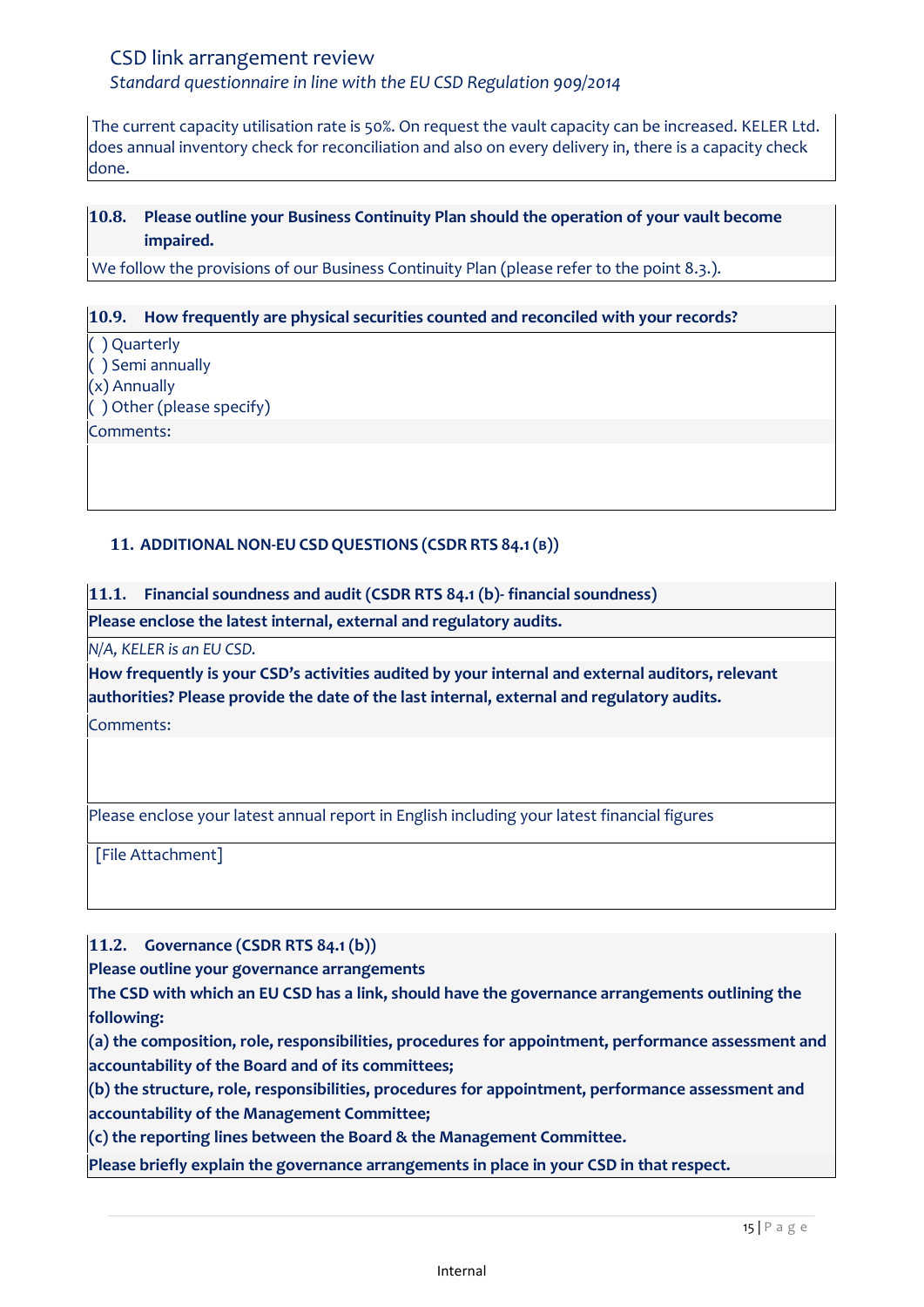# *Standard questionnaire in line with the EU CSD Regulation 909/2014*

| N/A, KELER is an EU CSD.                         |       |
|--------------------------------------------------|-------|
| Comments:                                        |       |
| $ {\sf a}\rangle$<br>$ b\rangle$<br>$\mathsf{C}$ |       |
| Does your organisation have an internal Code of  | Yes   |
| Conduct?                                         | No    |
| Do you have a fraud prevention & insider dealing | ) Yes |
| Policy in place?                                 | No    |
| Do you have a Conflict of Interest Policy &      | Yes   |
| Register in place?                               | No.   |

## **11.3. Processing capacity (CSDR RTS 84.1 (b))**

#### **How often do you assess and test your capacity utilisation under stress conditions?**

#### Comments:

- ( ) Annually
- ( ) Every two years
- ( ) Every three years
- ( ) Every four years or more
- ( ) Never

Please state your daily degree of capacity (percentage on average and at peak) utilisation with regard to:

| Settlement                 | $\%$ on average: |
|----------------------------|------------------|
|                            |                  |
|                            | $\%$ at peak:    |
| Asset servicing (corporate | $\%$ on average: |
| actions, income)           | $\%$ at peak:    |

## **11.4. Operational reliability (CSDR RTS 84.1 (b))**

**In the last 12 months have you had system outages or slowdowns that have impacted your ability to service your participants? If yes, please detail how many such events there have been.**

( ) Yes

( ) No

Comments:

**What has been your average settlement system uptime over the last 12 months?**

**Have you suffered any claims due to operational loss over the past 3 years? If so, please describe the case.**

#### <span id="page-15-0"></span>**12. ANY ADDITIONAL COMMENT**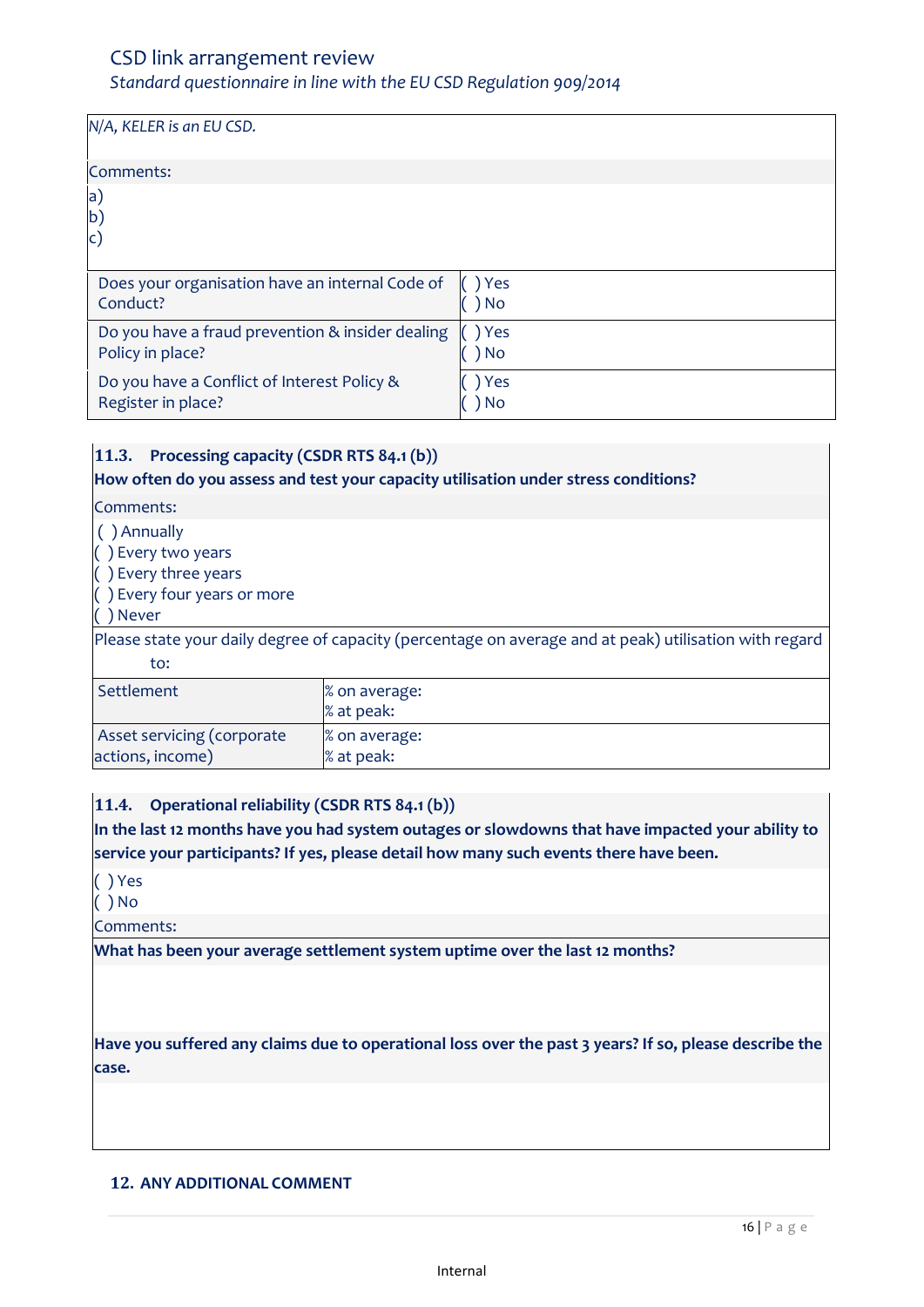*Standard questionnaire in line with the EU CSD Regulation 909/2014*

## **12.1. Please include any additional information and comment that are important in the context of the CSDR due diligence that could not fit under the questions above**

Please note that KELER does not take any responsibility for the accuracy, content, completeness, legality, reliability of the information or for any kind of information error or omission in this Due Diligence Questionnaire.

No liability (whether direct, indirect, or consequential, in contract, tort or otherwise) will be assumed by KELER for any costs, expenses, losses or liabilities incurred in connection with the use of (or the inability to use) this Due Diligence Questionnaire.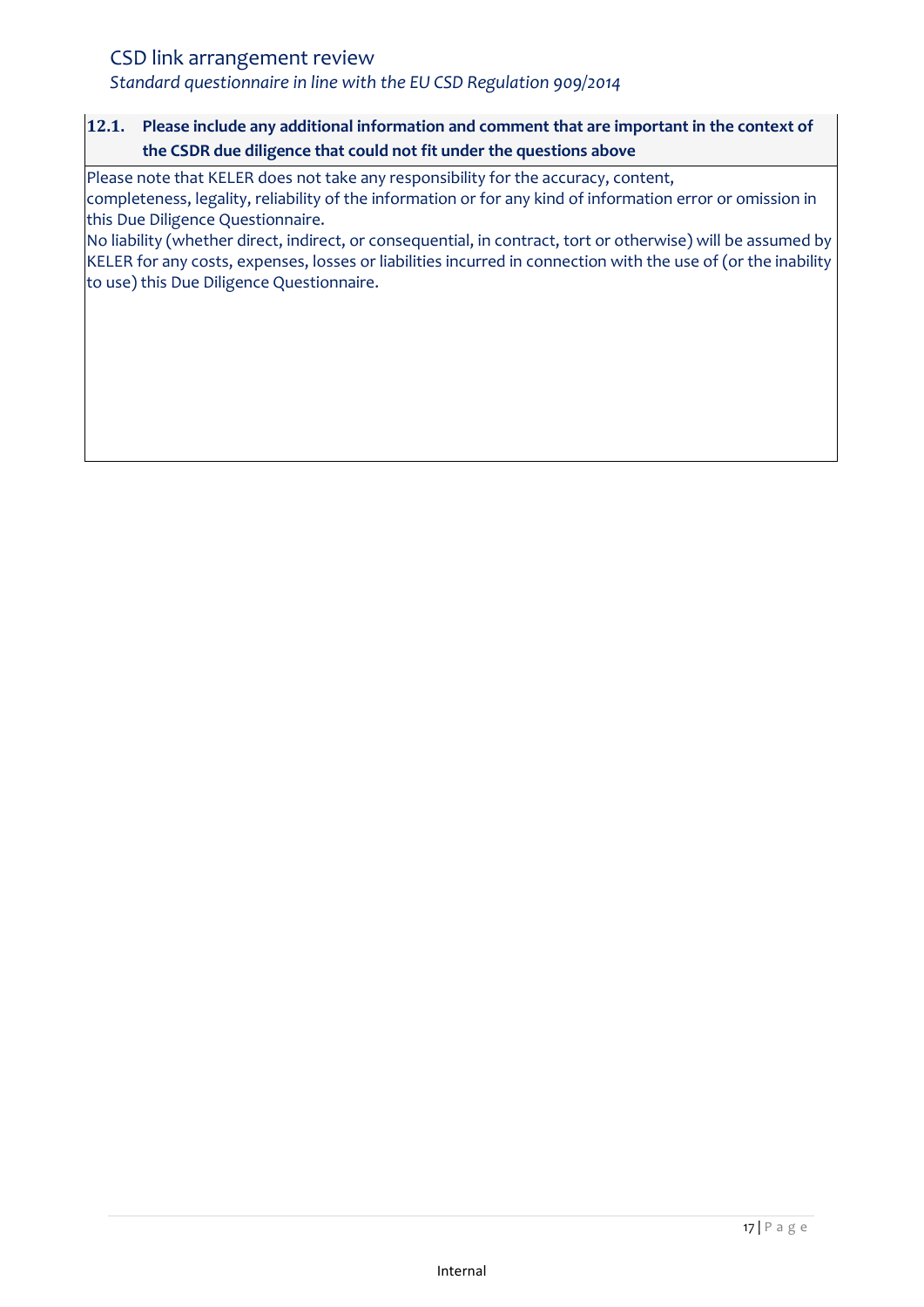ANNEX - EXTRACT OF THE RELEVANT ARTICLES

 $\mathbf{I}$ . CSD REGULATION (909/2014)<sup>3</sup>

#### *Article 37*

#### **Integrity of the issue**

<span id="page-17-1"></span><span id="page-17-0"></span>1. A CSD shall take appropriate reconciliation measures to verify that the number of securities making up a securities issue or part of a securities issue submitted to the CSD is equal to the sum of securities recorded on the securities accounts of the participants of the securities settlement system operated by the CSD and, where relevant, on owner accounts maintained by the CSD. Such reconciliation measures shall be conducted at least daily.

2. Where appropriate and if other entities are involved in the reconciliation process for a certain securities issue, such as the issuer, registrars, issuance agents, transfer agents, common depositories, other CSDs or other entities, the CSD and any such entities shall organise adequate cooperation and information exchange measures with each other so that the integrity of the issue is maintained.

3. Securities overdrafts, debit balances or securities creation shall not be allowed in a securities settlement system operated by a CSD.

4. ESMA shall, in close cooperation with the members of the ESCB, develop draft regulatory technical standards to specify the reconciliation measures a CSD is to take under paragraphs 1, 2 and 3.

ESMA shall submit those draft regulatory technical standards to the Commission by 18 June 2015.

Power is delegated to the Commission to adopt the regulatory technical standards referred to in the first subparagraph in accordance with Articles 10 to 14 of Regulation (EU) No 1095/2010.

#### *Article 38*

#### **Protection of securities of participants and those of their clients**

1. For each securities settlement system it operates, a CSD shall keep records and accounts that shall enable it, at any time and without delay, to segregate in the accounts with the CSD, the securities of a participant from those of any other participant and, if applicable, from the CSD's own assets.

2. A CSD shall keep records and accounts that enable any participant to segregate the securities of the participant from those of the participant's clients.

3. A CSD shall keep records and accounts that enable any participant to hold in one securities account the securities that belong to different clients of that participant ('omnibus client segregation')

 $\overline{\phantom{a}}$ 3 https://eur-lex.europa.eu/legal-content/EN/TXT/?uri=CELEX%3A32014R0909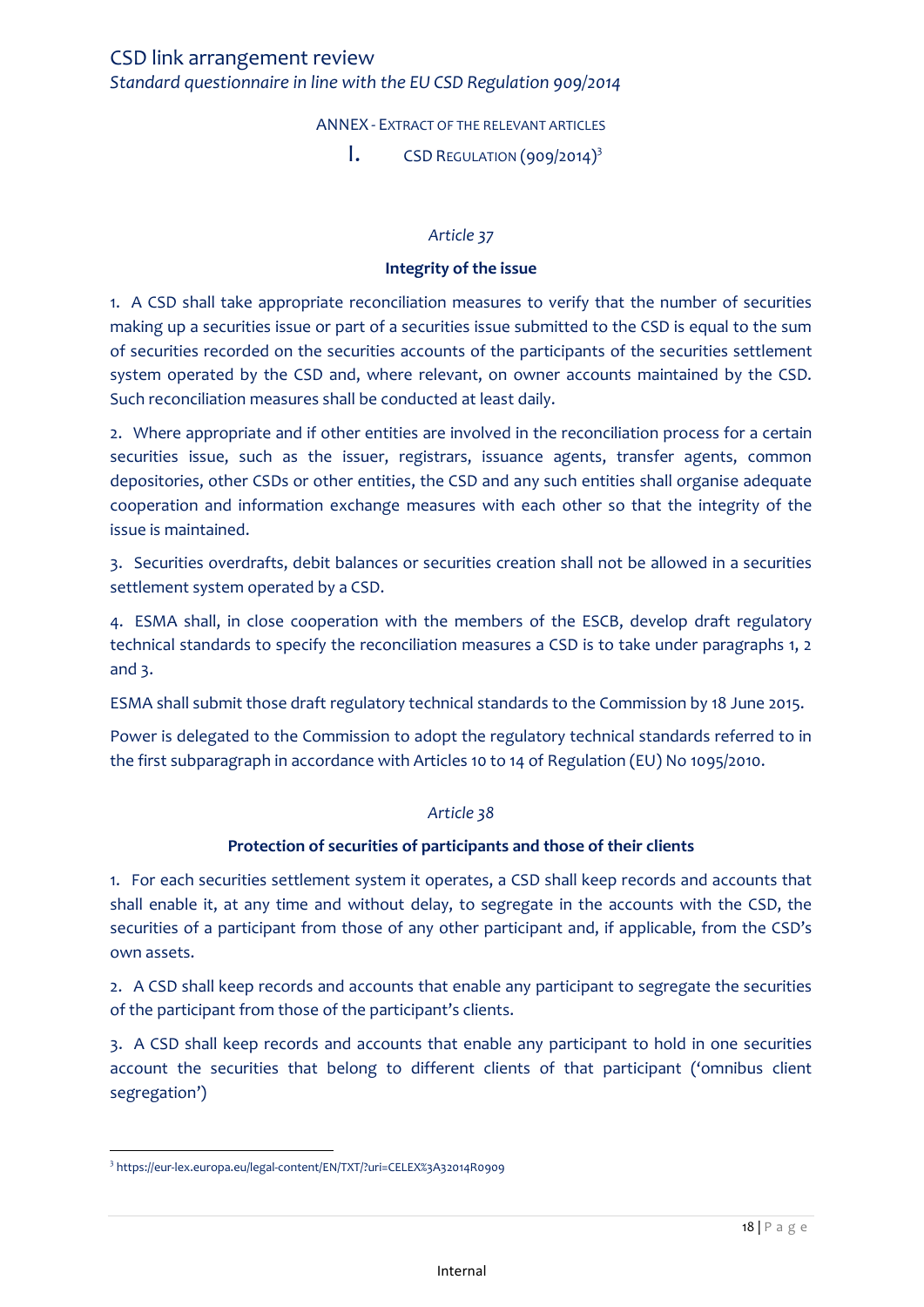*Standard questionnaire in line with the EU CSD Regulation 909/2014*

4. A CSD shall keep records and accounts that enable a participant to segregate the securities of any of the participant's clients, if and as required by the participant ('individual client segregation').

5. A participant shall offer its clients at least the choice between omnibus client segregation and individual client segregation and inform them of the costs and risks associated with each option.

However, a CSD and its participants shall provide individual clients segregation for citizens and residents of, and legal persons established in, a Member State where required under the national law of the Member State under which the securities are constituted as it stands at 17 September 2014. That obligation shall apply as long as the national law is not amended or repealed and its objectives are still valid.

6. CSDs and their participants shall publicly disclose the levels of protection and the costs associated with the different levels of segregation that they provide and shall offer those services on reasonable commercial terms. Details of the different levels of segregation shall include a description of the main legal implications of the respective levels of segregation offered, including information on the insolvency law applicable in the relevant jurisdictions.

7. A CSD shall not use for any purpose securities that do not belong to it. A CSD may however use securities of a participant where it has obtained that participant's prior express consent. The CSD shall require its participants to obtain any necessary prior consent from their clients.

#### *Article 39*

#### **Settlement finality**

1. A CSD shall ensure that the securities settlement system it operates offers adequate protection to participants. Member States shall designate and notify the securities settlement systems operated by CSDs according to the procedures referred to in point (a) of Article 2 of Directive 98/26/EC.

2. A CSD shall ensure that each securities settlement system that it operates defines the moments of entry and of irrevocability of transfer orders in that securities settlement system in accordance with Articles 3 and 5 of Directive 98/26/EC.

3. A CSD shall disclose the rules governing the finality of transfers of securities and cash in a securities settlement system.

4. Paragraphs 2 and 3 shall apply without prejudice to the provisions applicable to CSD links, and without prejudice to paragraph 8 of Article 48.

5. A CSD shall take all reasonable steps to ensure that, in accordance with the rules referred to in paragraph 3, finality of transfers of securities and cash referred to in paragraph 3 is achieved either in real time or intra-day and in any case no later than by the end of the business day of the actual settlement date.

6. Where the CSD offers the services referred to in Article 40(2), it shall ensure that the cash proceeds of securities settlements shall be available for recipients to use no later than by the end of the business day of the intended settlement date.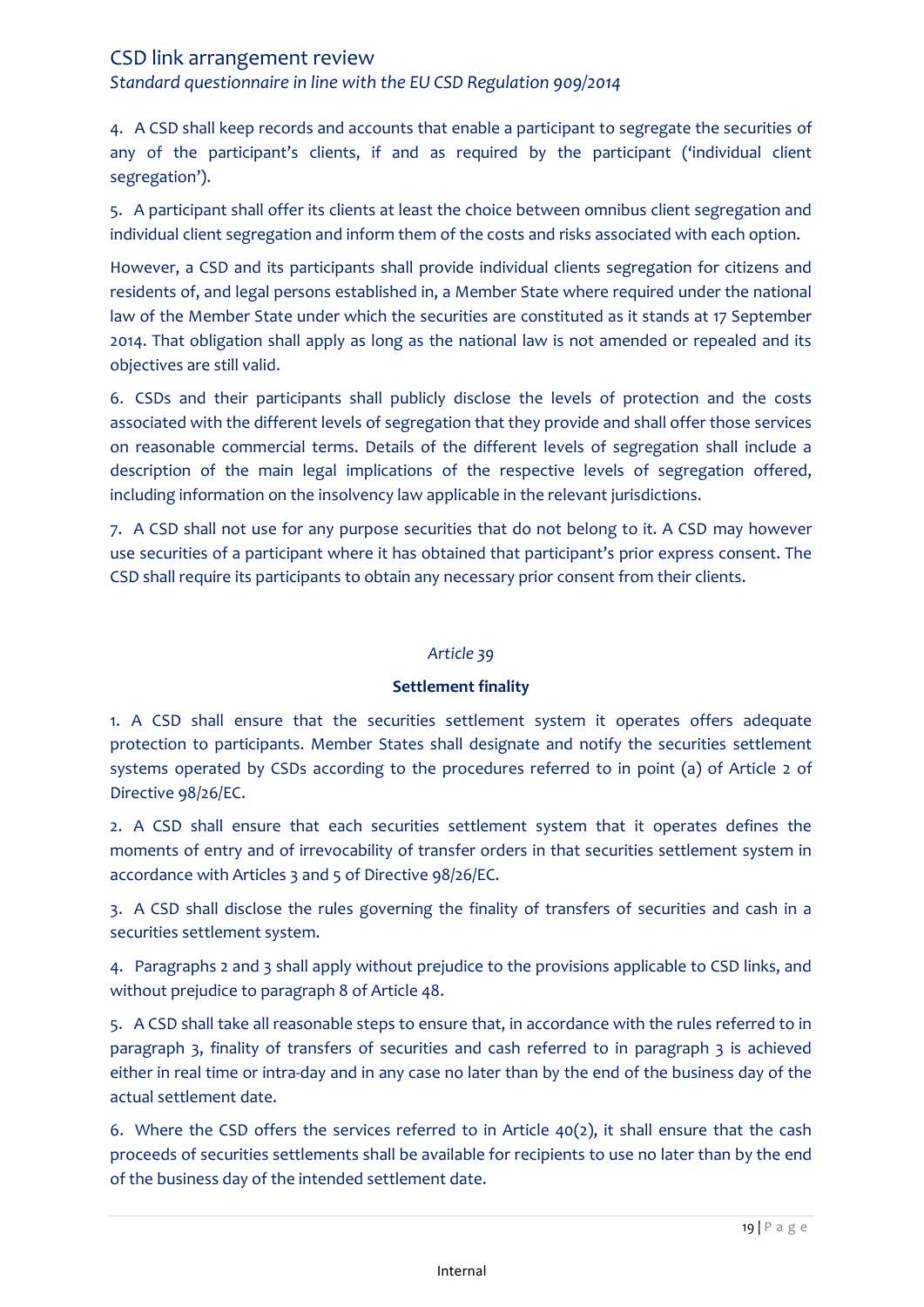# CSD link arrangement review *Standard questionnaire in line with the EU CSD Regulation 909/2014*

7. All securities transactions against cash between direct participants in a securities settlement system operated by a CSD and settled in that securities settlement system shall be settled on a DVP basis.

### *Article 48*

### **CSD links**

1. Before establishing a CSD link and on an ongoing basis once the CSD link is established, all CSDs concerned shall identify, assess, monitor and manage all potential sources of risk for themselves and for their participants arising from the CSD link and take appropriate measures to mitigate them.

2. CSDs that intend to establish links shall submit an application for authorisation to the competent authority of the requesting CSD as required under point (e) of Article 19(1) or notify the competent and relevant authorities of the requesting CSD as required under Article 19(5).

3. A link shall provide adequate protection to the linked CSDs and their participants, in particular as regards possible credits taken by CSDs and the concentration and liquidity risks as a result of the link arrangement.

A link shall be supported by an appropriate contractual arrangement that sets out the respective rights and obligations of the linked CSDs and, where necessary, of the CSDs' participants. A contractual arrangement with cross-jurisdictional implications shall provide for an unambiguous choice of law that govern each aspect of the link's operations.

4. In the event of a provisional transfer of securities between linked CSDs, retransfer of securities prior to the first transfer becoming final shall be prohibited.

5. A CSD that uses an indirect link or an intermediary to operate a CSD link with another CSD shall measure, monitor, and manage the additional risks arising from the use of that indirect link or intermediary and take appropriate measures to mitigate them.

6. Linked CSDs shall have robust reconciliation procedures to ensure that their respective records are accurate.

7. Links between CSDs shall permit DVP settlement of transactions between participants in linked CSDs, where practical and feasible. Detailed reasons for any CSD link not allowing for DVP settlement shall be notified to the relevant and competent authorities.

8. Interoperable securities settlement systems and CSDs, which use a common settlement infrastructure shall establish identical moments of:

- (a) entry of transfer orders into the system;
- (b) irrevocability of transfer orders.

The securities settlement systems and CSDs referred to in the first subparagraph shall use equivalent rules concerning the moment of finality of transfers of securities and cash.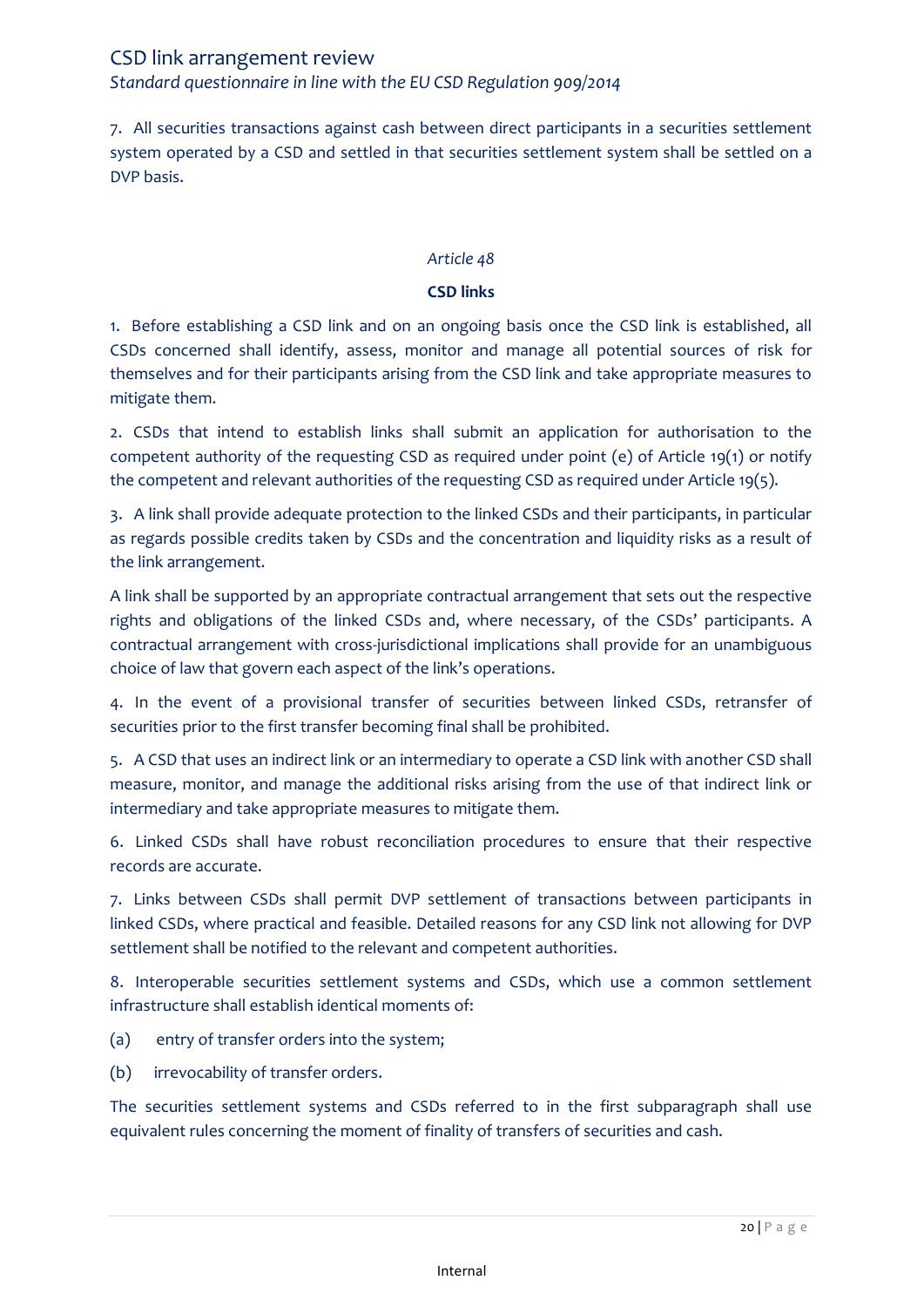*Standard questionnaire in line with the EU CSD Regulation 909/2014*

9. By 18 September 2019 all interoperable links between CSDs operating in Member States shall be, where applicable, DVP-settlement supporting links.

10. ESMA shall, in close cooperation with the members of the ESCB, develop draft regulatory technical standards to specify the conditions provided for in paragraph 3 under which each type of link arrangement provides for adequate protection of the linked CSDs and of their participants, in particular where a CSD intends to participate in the securities settlement system operated by another CSD, the monitoring and managing of additional risks referred to in paragraph 5 arising from the use of intermediaries, the reconciliation methods referred to in paragraph 6, the cases where DVP settlement through CSD links is practical and feasible as provided for in paragraph 7 and the methods of assessment thereof.

ESMA shall submit those draft regulatory technical standards to the Commission by 18 June 2015.

Powers is delegated to the Commission to adopt the regulatory technical standards referred to in the first subparagraph in accordance with Articles 10 to 14 of Regulation (EU) No 1095/2010.

# II. RTS - DELEGATED REGULATION 2017/392<sup>4</sup>

#### *Article 8*

## **Financial reports, business plan, and recovery plan**

<span id="page-20-0"></span>1. An application for authorisation shall include the following financial and business information to enable the competent authority to assess compliance of the applicant CSD with Articles 44, 46 and 47 of Regulation (EU) No 909/2014:

- (a)financial reports including a complete set of financial statements for the preceding three years, and the statutory audit report on the annual and consolidated financial statements within the meaning of Directive 2006/43/EC of the European Parliament and of the Council  $\binom{6}{2}$ , for the preceding three years;
- (b)where the applicant CSD is audited by an external auditor, the name and the national registration number of the external auditor;
- (c)a business plan, including a financial plan and an estimated budget that foresees various business scenarios for the services provided by the applicant CSD, over a reference period of at least three years;
- (d) any plan for the establishment of subsidiaries and branches and their location;
- (e)a description of the business activities that the applicant CSD plans to carry out, including the

 $\overline{a}$ 4 [https://eur-lex.europa.eu/legal-content/EN/TXT/?uri=uriserv:OJ.L\\_.2017.065.01.0048.01.ENG&toc=OJ:L:2017:065:TOC\)](https://eur-lex.europa.eu/legal-content/EN/TXT/?uri=uriserv:OJ.L_.2017.065.01.0048.01.ENG&toc=OJ:L:2017:065:TOC)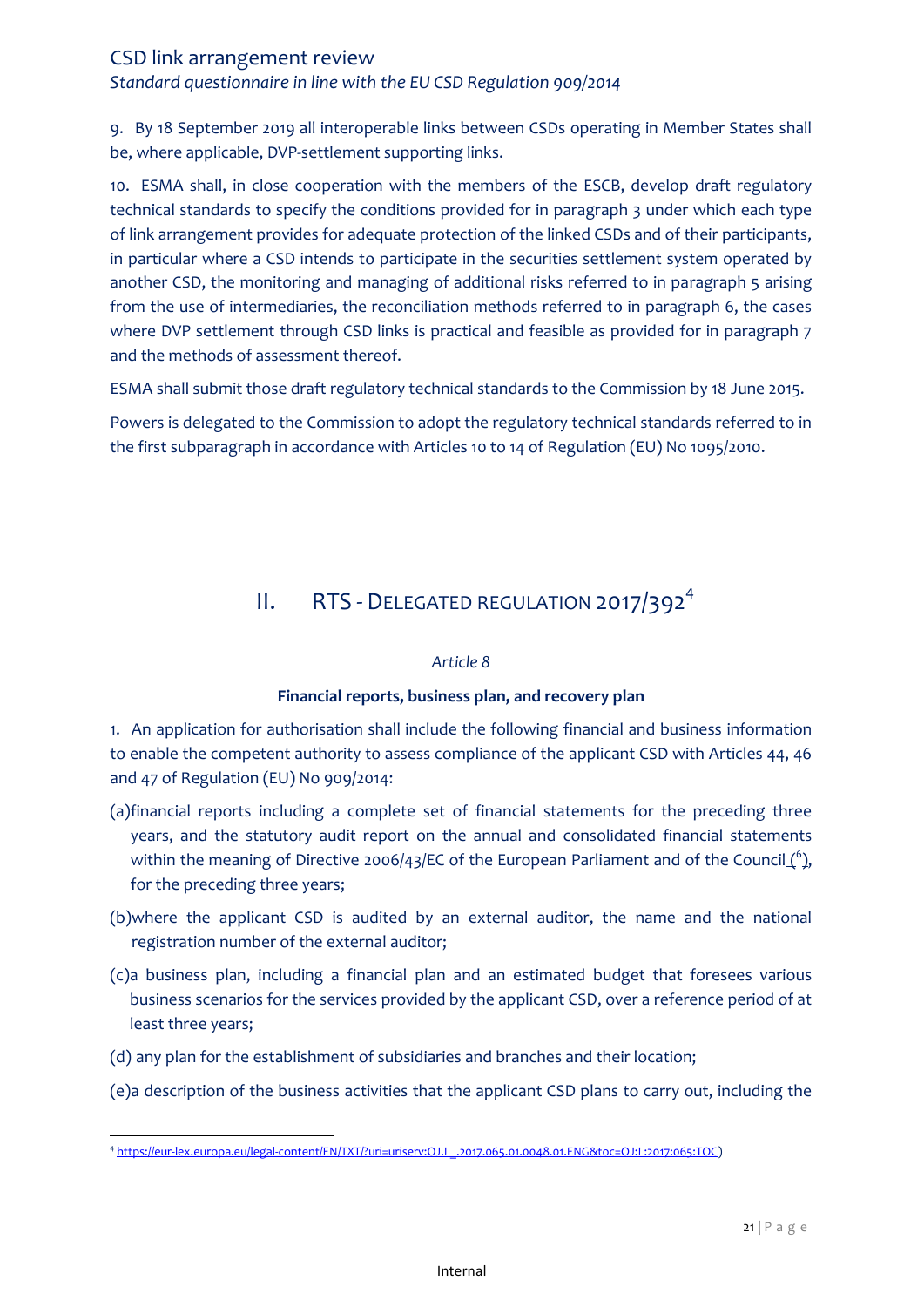## *Standard questionnaire in line with the EU CSD Regulation 909/2014*

business activities of any subsidiaries or branches of the applicant CSD.

2. Where historical financial information referred to in point (a) of paragraph 1 is not available, an application for authorisation shall include the following information about the applicant CSD:

- (a)evidence that demonstrates sufficient financial resources during six months after the granting of an authorisation;
- (b) an interim financial report;
- (c)statements concerning the financial situation of the applicant CSD, including a balance sheet, income statement, changes in equity and in cash flows and a summary of accounting policies and other relevant explanatory notes;
- (d)audited annual financial statements of any parent undertaking for the three financial years preceding the date of the application.

# 3. **The application shall include a description of an adequate recovery plan to ensure continuity of the applicant CSD's critical operations referred to in Article 22(2) of Regulation (EU) No 909/2014 including:**

- (a) a summary that provides an overview of the plan and its implementation;
- (b)the identification of the critical operations of the applicant CSD, stress scenarios and events triggering recovery, and a description of recovery tools to be used by the applicant CSD;
- (c)an assessment of any impact of the recovery plan on stakeholders that are likely to be affected by its implementation;
- (d)an assessment of the legal enforceability of the recovery plan that takes account of any legal constraints imposed by Union, national or third country legislation.

#### *Article 25*

#### **Integrity of the issue**

An application for authorisation shall include information concerning the applicant CSD's rules and procedures for ensuring the integrity of securities issues referred to in Article 37 of Regulation (EU) No 909/2014 and Chapter IX of this Regulation.

#### *Article 26*

#### **Protection of participants' and their clients' securities**

An application for authorisation shall include the following information concerning the measures put in place to protect the securities of the applicant CSD's participants and those of their clients in accordance with Article 38 of Regulation (EU) No 909/2014:

- (a)the rules and procedures to reduce and manage the risks associated with the safekeeping of securities;
- (b)a detailed description of the different levels of segregation offered by the applicant CSD, a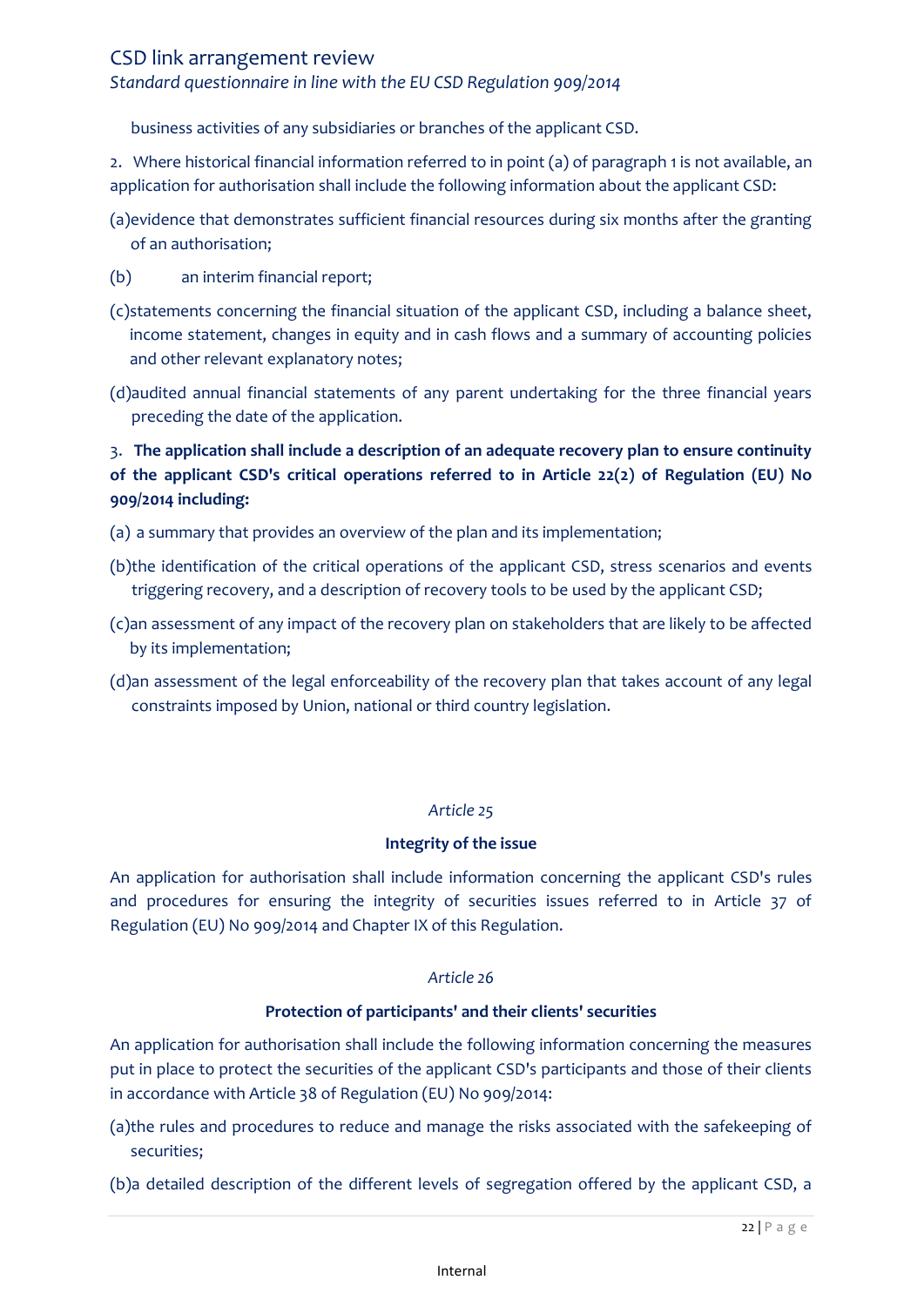### *Standard questionnaire in line with the EU CSD Regulation 909/2014*

description of the costs associated with each level, the commercial terms on which they are offered, their main legal implications and the applicable insolvency law;

(c)the rules and procedures for obtaining the consents referred to in Article 38(7) of Regulation (EU) No 909/2014.

#### *Article 27*

#### **Settlement finality**

An application for authorisation shall contain information concerning the rules on settlement finality put in place by the applicant CSD in accordance with Article 39 of Regulation (EU) No 909/2014.

#### *Article 36*

#### **CSD links**

Where the applicant CSD has established or intends to establish CSD links, the application for authorisation shall contain the following information:

- (a)a **description of the CSD links** accompanied by assessments of potential sources of risks arising from those link arrangements by the applicant CSD;
- (b)the **expected or actual settlement volumes and values** of the settlement performed within the CSD links;
- (c)the **procedures concerning the identification, assessment, monitoring and management of all potential sources of risk** for the applicant CSD and for its participants arising from the link arrangement and the appropriate measures put in place to mitigate them;
- (d)an assessment of the applicability **of insolvency laws applicable** to the operation of a CSD link and their implications for the applicant CSD;
- (e)other relevant information requested by the competent authority for assessing the compliance of CSD links with the requirements provided in Article 48 of Regulation (EU) No 909/2014 and Chapter XII of this Regulation.

#### *Article 59*

#### **General reconciliation measures**

1. A CSD shall perform the reconciliation measures referred to in Article 37(1) of Regulation (EU) No 909/2014 for each securities issue recorded in securities accounts centrally and not centrally maintained by the CSD.

The CSD shall compare the previous end-of-day balance with all the settlements processed during the day and the current end-of-day balance for each securities issue and securities account centrally or not centrally maintained by the CSD.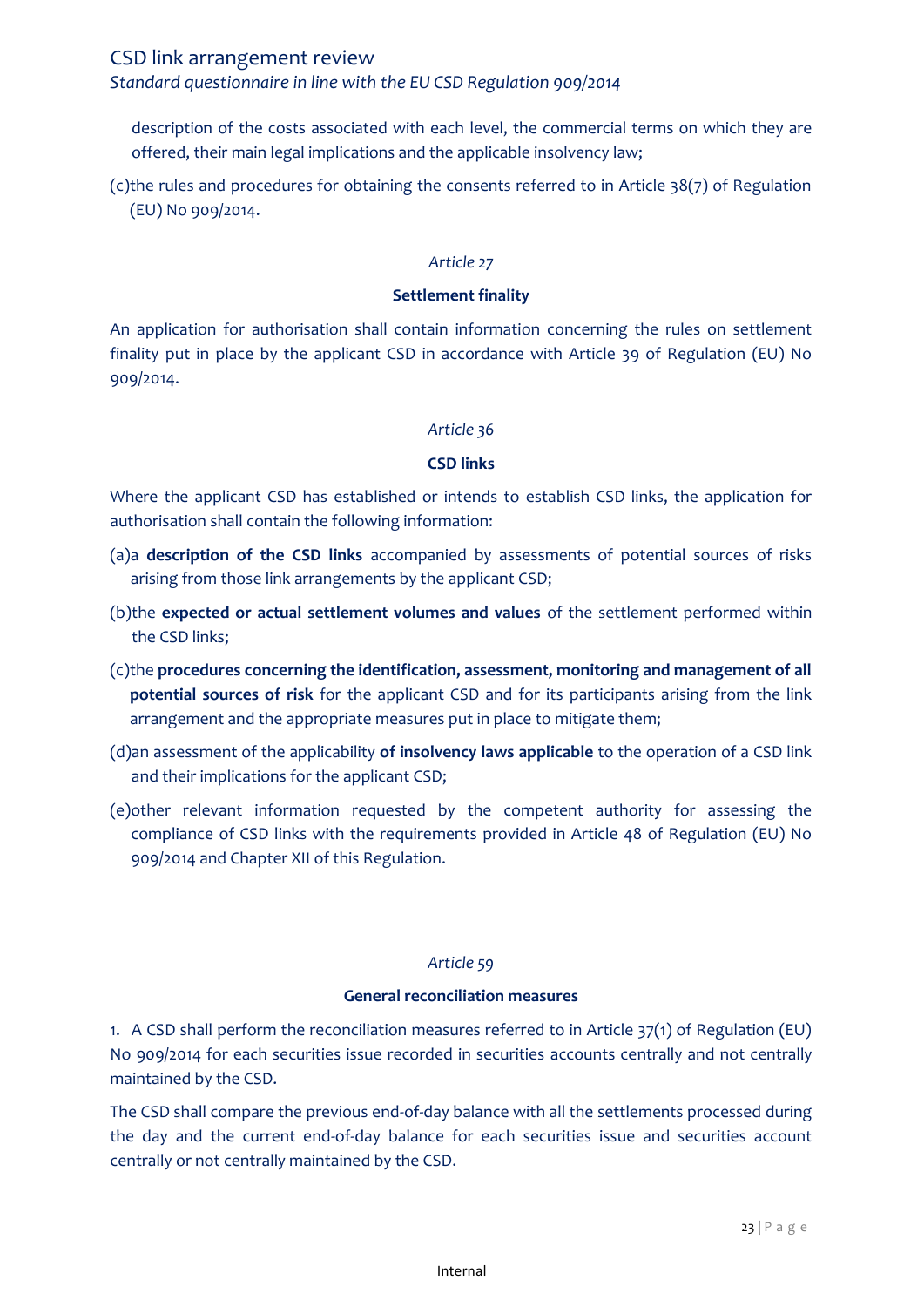*Standard questionnaire in line with the EU CSD Regulation 909/2014*

A CSD shall use double-entry accounting, according to which for each credit entry made on a securities account maintained by the CSD, centrally or not centrally, there is a corresponding debit entry on another securities account maintained by the same CSD.

2. The audits referred to in Article 26(6) of Regulation (EU) No 909/2014 shall ensure that the records of a CSD related to securities issues are accurate, and that its reconciliation measures referred to in Article 37(1) of Regulation (EU) No 909/2014 and the measures concerning cooperation and exchanges of information with third parties related to reconciliation referred to in Article 37(2) of Regulation (EU) No 909/2014 are adequate.

3. **Where the reconciliation process concerns securities subject to immobilisation, a CSD shall put in place adequate measures to protect the physical securities from theft, fraud, and destruction. Those measures shall at least include the use of vaults whose design and location ensure a high level of protection against floods, earthquakes, fire and other disasters.**

4. Audits referred to in Article 26(6) of Regulation (EU) No 909/2014 with respect to the vaults, including physical inspections, shall be performed at least annually. The CSD shall share the results of those audit controls with the competent authority.

#### *Article 60*

#### **Reconciliation measures for corporate actions**

1. A CSD shall not determine the entitlements to the proceeds of a corporate action on stock that would change the balance of securities accounts maintained by the CSD until the reconciliation measures specified in Article 59 and in Articles 61, 62 and 63 are completed.

2. When a corporate action has been processed, a CSD shall ensure that all securities accounts maintained by the CSD, centrally or not centrally, are updated.

#### *Article 64*

#### **Additional measures where other entities are involved in the reconciliation process**

1. A CSD shall review at least annually its cooperation and information exchange measures with other entities referred to in Articles 61, 62 and 63. This review may be conducted in parallel with a review of the CSD link arrangements. When required by the competent authority, the CSD shall implement other cooperation and information exchange measures in addition to those specified in this Regulation.

2. When a CSD establishes links, they shall comply with the additional requirements provided in Article 86.

3. A CSD shall require its participants to reconcile their records with the information received from that CSD on a daily basis.

4. For the purposes of paragraph 3, the CSD shall provide participants on a daily basis the following information specified for each securities account and for each securities issue:

(a)the aggregated balance of a securities account at the beginning of the respective business day;

(b)the individual transfers of securities in or from a securities account during the respective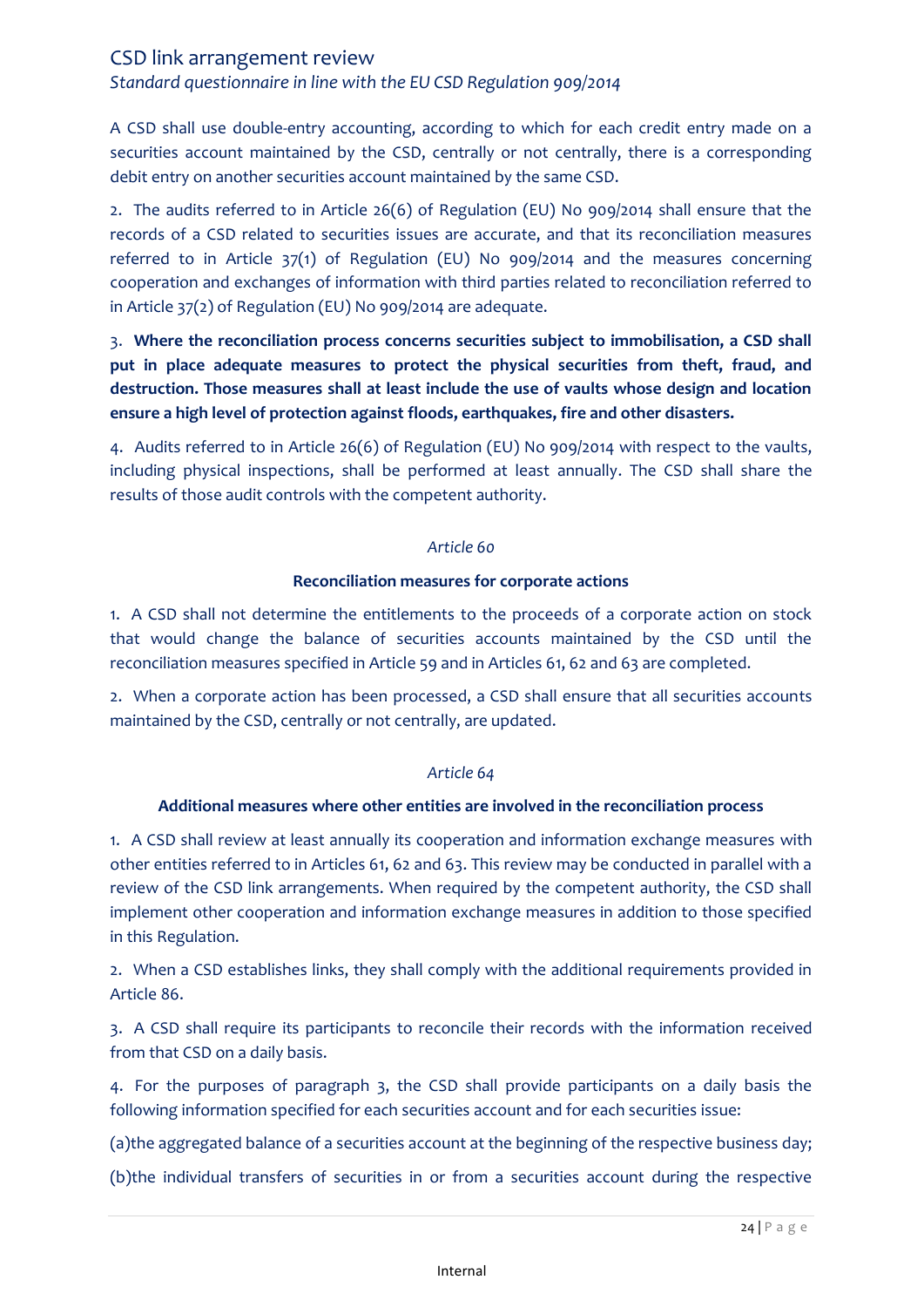*Standard questionnaire in line with the EU CSD Regulation 909/2014*

business day;

(c)the aggregated balance of a securities account at the end of the respective business day.

The CSD shall provide the information referred to in the first subparagraph at the request of other holders of securities accounts maintained by the CSD, centrally or not centrally, where that information is necessary for the reconciliation of those holders' records with the records of the CSD.

5. A CSD shall ensure that, upon its request, its participants, other holders of accounts in the CSD and the account operators provide the CSD with the information that the CSD deems necessary to ensure the integrity of the issue, in particular to solve any reconciliation problems.

For the purposes of this paragraph, 'account operator' shall mean an entity that is contracted by a CSD to record book entries into its securities accounts.

#### *Article 65*

#### **Problems related to reconciliation**

1. A CSD shall analyse any mismatches and inconsistencies resulting from the reconciliation process and endeavour to solve them before the beginning of settlement on the following business day.

2. Where the reconciliation process reveals an undue creation or deletion of securities, and the CSD fails to solve this problem by the end of the following business day, the CSD shall suspend the securities issue for settlement until the undue creation or deletion of securities has been remedied.

3. In the event of suspension of the settlement, the CSD shall inform without undue delay its participants, competent authority, relevant authorities and all other entities involved in the reconciliation process referred to in Articles 61, 62 and 63.

4. The CSD shall take without undue delay all the necessary measures to remedy the undue creation or deletion of securities and shall inform its competent authority and relevant authorities with regard to the measures taken.

5. The CSD shall inform without undue delay its participants, competent authority, relevant authorities and the other entities involved in the reconciliation process that are referred to in Articles 61, 62 and 63, when the undue creation or deletion of securities has been remedied.

6. Where a securities issue is suspended from settlement, the settlement discipline measures set out in Article 7 of Regulation (EU) No 909/2014 shall not apply in relation to that securities issue for the period of suspension.

7. The CSD shall resume settlement as soon as the undue creation or deletion of securities has been remedied.

8. Where the number of instances of undue creation or deletion of securities referred to in paragraph 2 is higher than five per month, the CSD shall send within one month the competent authority and the relevant authorities a proposed plan of measures for mitigating the occurrence of similar instances. The CSD shall update the plan and shall provide a report on its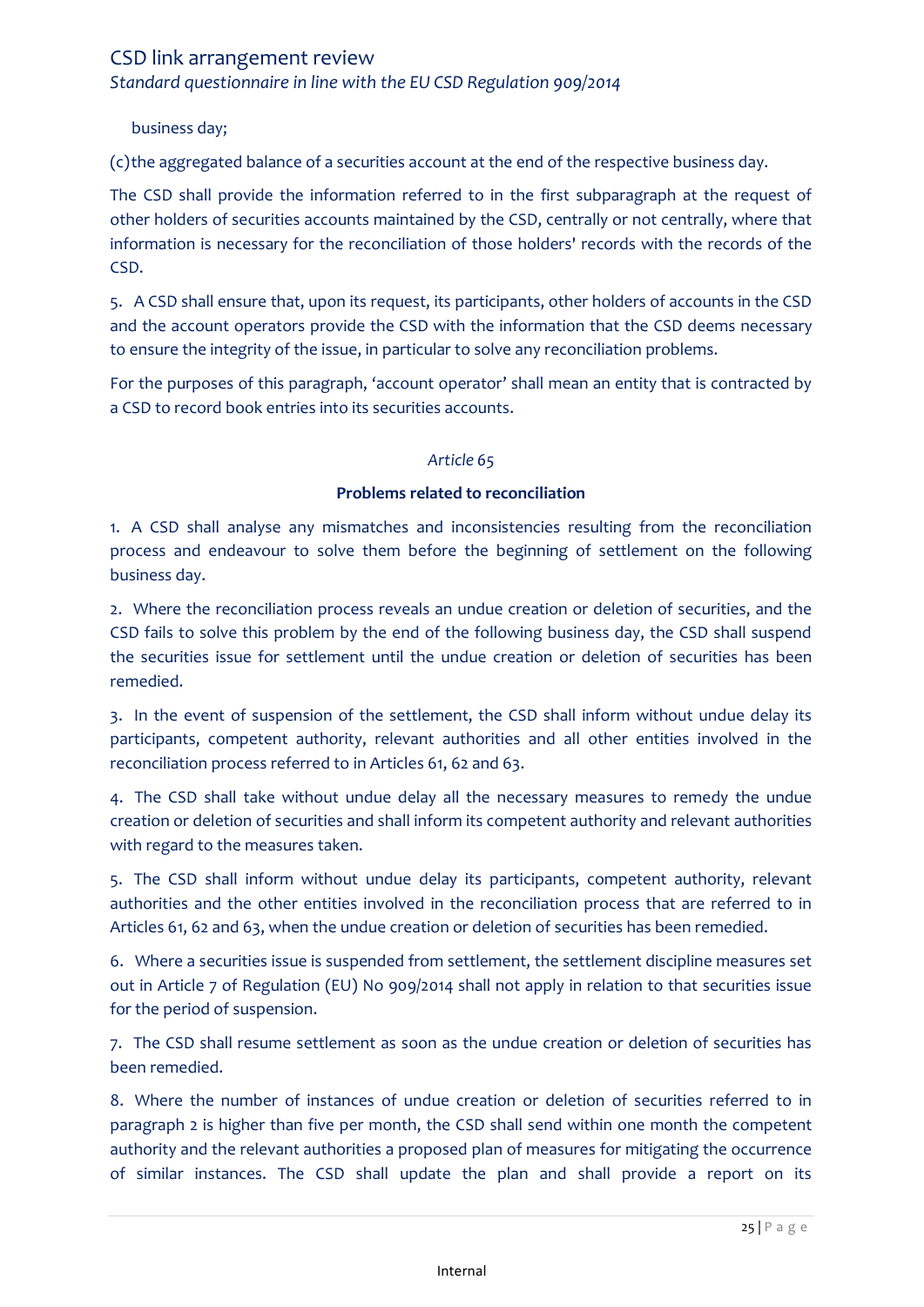CSD link arrangement review *Standard questionnaire in line with the EU CSD Regulation 909/2014*

implementation to the competent authority and the relevant authorities on a monthly basis, until the number of instances referred to in paragraph 2 falls below five per month.

#### *Article 69*

### **Operational risks that may be posed by other CSDs or market infrastructures**

## 1. **A CSD shall ensure that its systems and communication arrangements with other CSDs or market infrastructures are reliable, secure and designed to minimise operational risks.**

2. Any arrangement that a CSD enters into with another CSD or another market infrastructures shall provide that:

- (a)the other CSD or other financial market infrastructure discloses to the CSD any critical service provider on which the other CSD or market infrastructure relies;
- (b)the governance arrangements and management processes in the other CSD or other market infrastructure do not affect the smooth provision of services by the CSD, including the riskmanagement arrangements and the non-discriminatory access conditions.

#### *Article 70*

#### **Operational risk-management system and framework**

1. As part of the policies, procedures and systems referred to in Article 47, a CSD shall have in place a well-documented framework for the management of operational risk with clearly assigned roles and responsibilities. A CSD shall have appropriate IT systems, policies, procedures and controls to identify, measure, monitor, report on and mitigate its operational risk.

2. The management body and the senior management of a CSD shall determine, implement and monitor the risk-management framework for operational risks referred to in paragraph 1, identify all of the CSD's exposures to operational risk and track relevant operational risk data, including any cases where material data is lost.

3. A CSD shall define and document clear operational reliability objectives, including operational performance objectives and committed service-level targets for its services and securities settlement systems. It shall have policies and procedures in place to achieve those objectives.

4. A CSD shall ensure that its operational performance objectives and service-level targets referred to in paragraph 3 include both qualitative and quantitative measures of operational performance.

5. A CSD shall regularly monitor and assess whether its established objectives and service-level targets are met.

6. A CSD shall have rules and procedures in place that ensure that the performance of its securities system is reported regularly to senior management, members of the management body, relevant committees of the management body, user committees and the competent authority.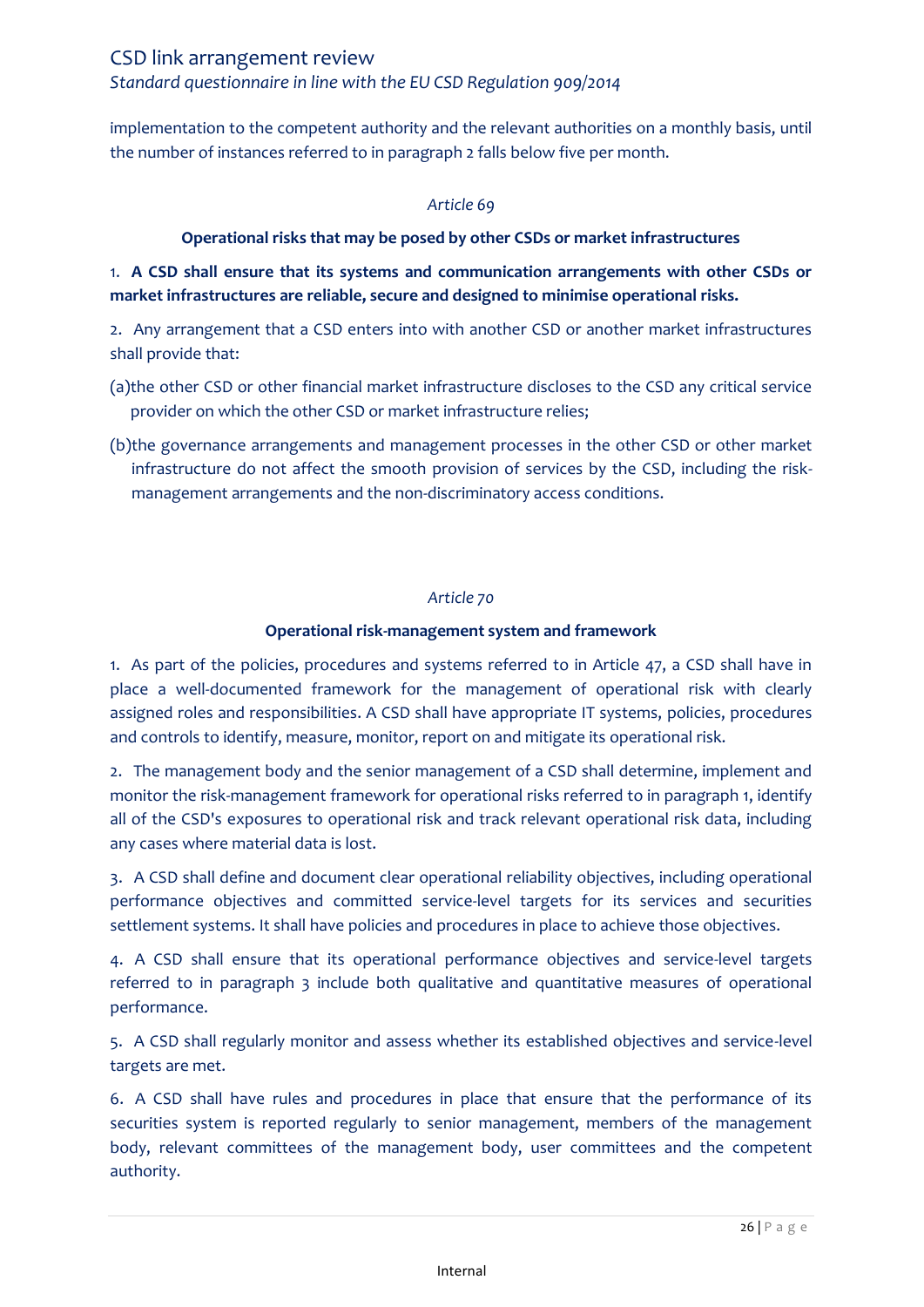*Standard questionnaire in line with the EU CSD Regulation 909/2014*

7. A CSD shall periodically review its operational objectives to incorporate new technological and business developments.

8. A CSD's operational risk-management framework shall include change-management and project-management processes to mitigate operational risk arising from modifications to operations, policies, procedures and controls put in place by the CSD.

9. A CSD's operational risk-management framework shall include a comprehensive framework for physical security and information security to manage the risks that the CSD faces from attacks**, including cyber-attacks**, intrusions and natural disasters. That comprehensive framework shall enable the CSD to protect the information at its disposal from unauthorised access or disclosure, ensure data accuracy and integrity and maintain availability of the services provided by the CSD.

10. A CSD shall put in place appropriate procedures concerning human resources to employ, train and retain qualified personnel, as well as mitigate the effects of personnel turnover or overreliance on key personnel.

#### *Article 75*

### **IT tools**

1. A CSD shall ensure that its information technology (IT) systems are well-documented and that they are designed to cover the CSD's operational needs and the operational risks that the CSD faces.

The CSD IT systems shall be:

- (a) resilient, including in stressed market conditions;
- (b) have sufficient capacity to process additional information as a result of increasing settlement volumes;
- (c) achieve the service level objectives of the CSD.

2. A CSD systems shall have sufficient capacity to process all transactions before the end of the day even in circumstances where a major disruption occurs.

A CSD shall have procedures for ensuring sufficient capacity of its IT systems, including in the case of the introduction of new technology.

3. A CSD shall base its IT systems on internationally recognised technical standards and industry best practices.

4. A CSD's IT systems shall ensure that any data at the disposal of the CSD is protected from loss, leakage, unauthorised access, poor administration, inadequate record-keeping, and other processing risks.

5. **A CSD's information security framework shall outline the mechanisms that the CSD have in place to detect and prevent cyber-attacks. The framework shall also outline the CSD's plan in response to cyber-attacks.**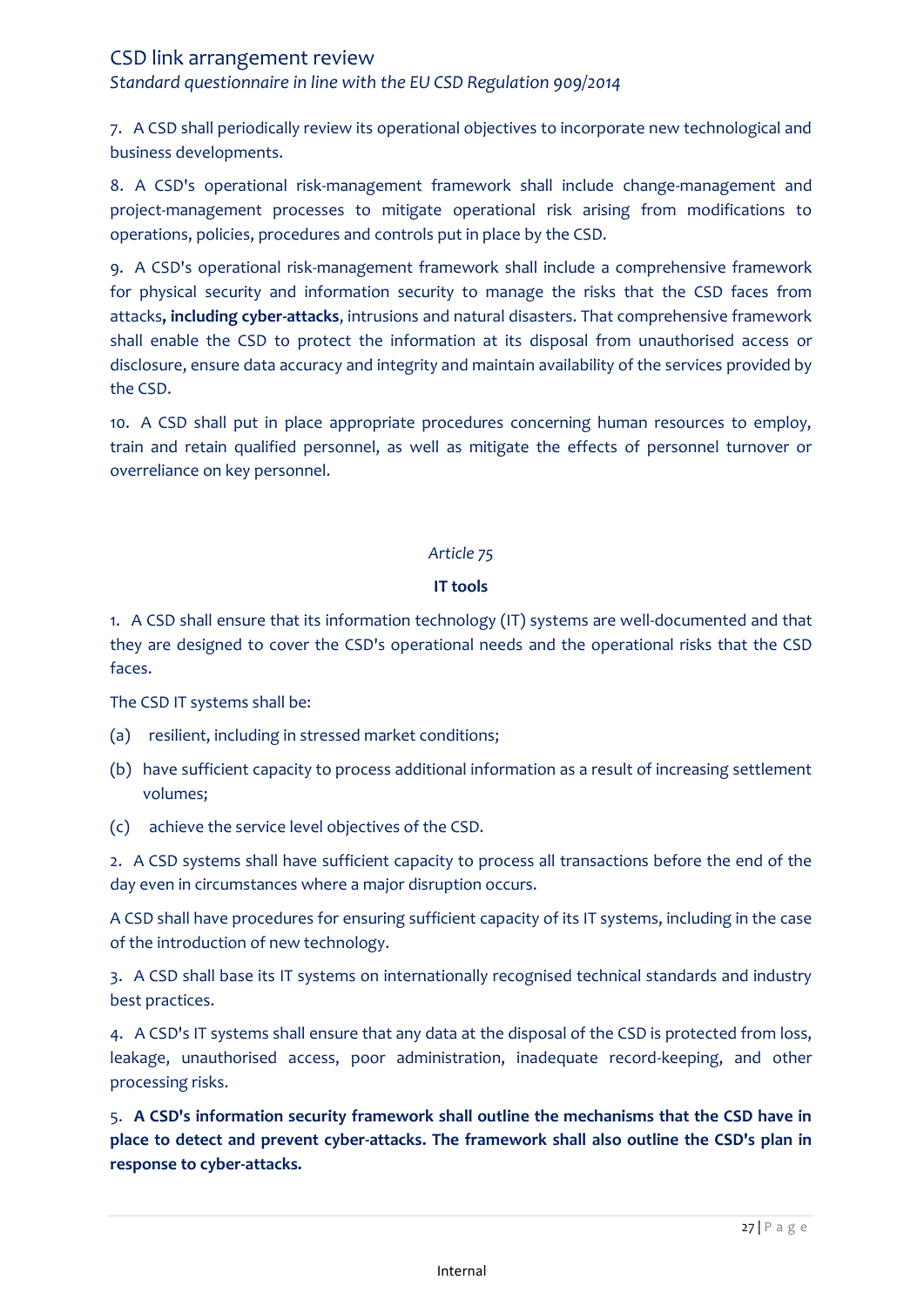*Standard questionnaire in line with the EU CSD Regulation 909/2014*

6. The CSD shall subject its IT systems to stringent testing by simulating stressed conditions before those systems are used for the first time, after making significant changes to the systems and after a major operational disruption has occurred. A CSD shall, as appropriate, involve in the design and conduct of these tests:

- (a) users;
- (b) critical utilities and critical service providers;
- (c) other CSDs;
- (d) other market infrastructures;
- (e) any other institutions with which interdependencies have been identified in the business continuity policy.
- 7. The information security framework shall include:
- (a) access controls to the system;
- (b) adequate safeguards against intrusions and data misuse;
- (c)specific devices to preserve data authenticity and integrity, including cryptographic techniques;
- (d)reliable networks and procedures for accurate and prompt data transmission without major disruptions; and

(e)audit trails.

8. The CSD shall have arrangements for the selection and substitution of IT third party service providers, CSD's timely access to all necessary information, as well as proper controls and monitoring tools.

9. The CSD shall ensure that the IT systems and the information security framework concerning the CSD's core services are reviewed at least annually and are subject to audit assessments. The results of the assessments shall be reported to the CSD's management body and to the competent authority.

#### **CSD LINKS**

#### **(Article 48(3), (5), (6) and (7) of Regulation (EU) No 909/2014)**

#### *Article 84*

#### **Conditions for the adequate protection of linked CSDs and of their participants**

- 1. A CSD link shall be established and maintained under the following conditions:
- (a)the requesting CSD shall meet the requirements of the receiving CSD's participation rules;

# **(b)the requesting CSD shall conduct an analysis of the receiving third-country CSD's financial soundness, governance arrangements, processing capacity, operational reliability and any reliance on a third party critical service provider;**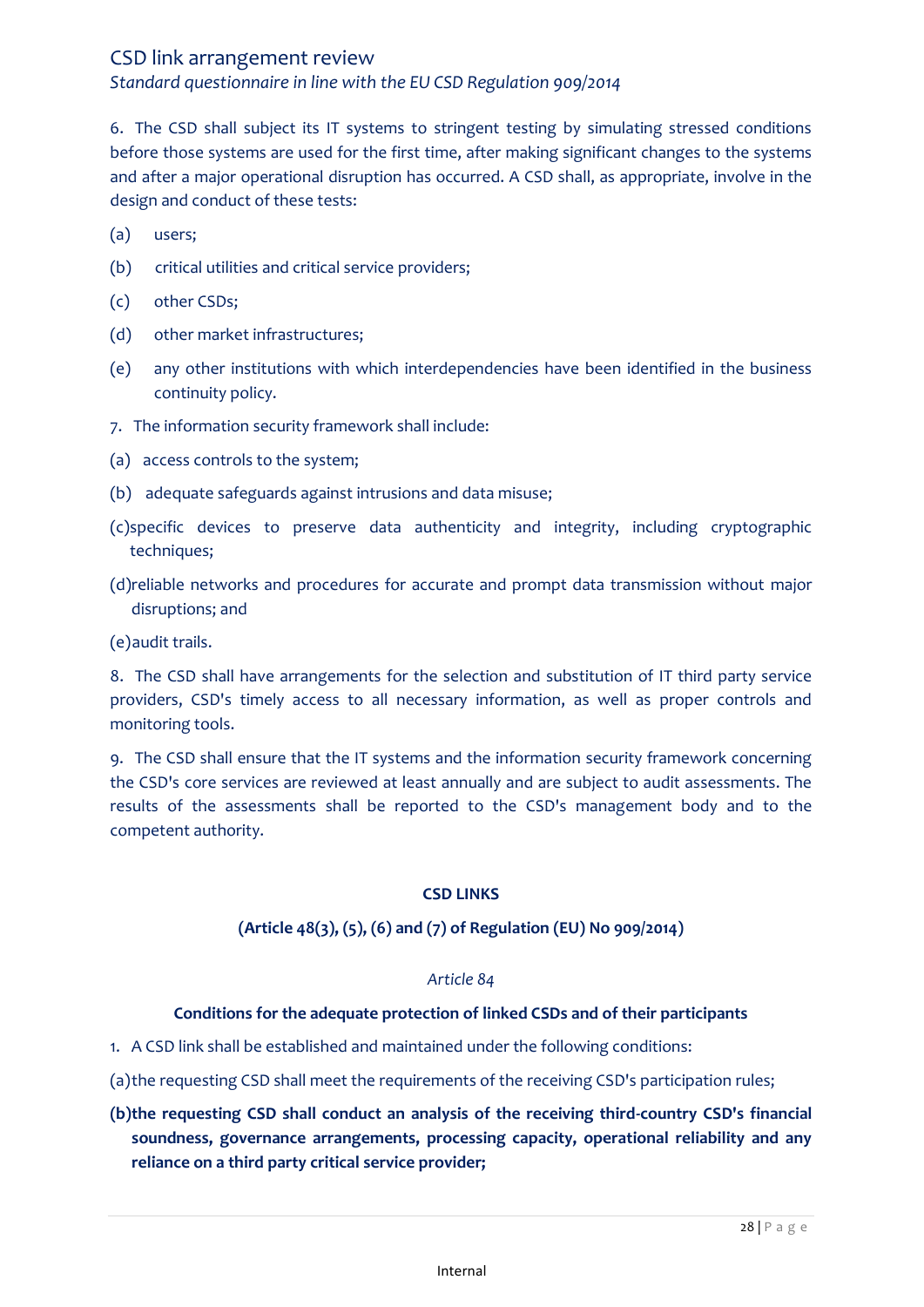*Standard questionnaire in line with the EU CSD Regulation 909/2014*

- (c)the requesting CSD shall take all necessary measures to monitor and manage the risks that are identified following the analysis referred to in point (b);
- (d)the requesting CSD shall make the legal and operational terms and conditions of the link arrangement available to its participants allowing them to assess and manage the risks involved;
- (e)before the establishment of a CSD link with a third-country CSD, the requesting CSD shall perform an assessment of the local legislation applicable to the receiving CSD;
- (f)the linked CSDs shall ensure the confidentiality of information in connection to the operation of the link. The ability to ensure confidentiality shall be evidenced by the information provided by the CSDs, including any relevant legal opinions or arrangements;
- (g)the linked CSDs shall agree on aligned standards and procedures concerning operational issues and communication in accordance with Article 35 of Regulation (EU) No 909/2014;

(h)before the link becomes operational, the requesting and receiving CSDs shall:

- (i) conduct end-to-end tests;
- (ii)establish an emergency plan, as part of the business continuity plans of the respective CSDs, identifying the situations where the securities settlement systems of the two CSDs malfunction or break down, and provide for the remedial actions planned if those situations occur;
- (i)all link arrangements shall be reviewed at least annually by the receiving CSD and the requesting CSD taking into account all relevant developments, including market and IT developments, as well as any developments in local legislation referred to in point (e);
- (j)for CSD links that do not provide for DVP settlement, the annual review referred to in point (i) shall also include an assessment of any developments that may allow supporting DVP settlement.

For the purposes of point (e), in performing the assessment, the CSD shall ensure that the securities maintained in the securities settlement system operated by the receiving CSD benefit from a level of asset protection comparable to the one ensured by the rules applicable to the securities settlement system operated by the requesting CSD. The requesting CSD shall require from the third-country CSD a legal assessment addressing the following issues:

- (i)the entitlement of the requesting CSD to the securities, including the law applicable to proprietary aspects, the nature of the rights of the requesting CSD on the securities, the possibility of encumbering the securities;
- (ii)the impact of insolvency proceedings opened against the receiving third- country CSD on the requesting CSD regarding the segregation requirements, settlement finality, procedures and time limits to claim the securities in the relevant third country.

2. In addition to the conditions referred to in paragraph 1, a CSD link providing for DVP settlement shall be established and maintained under the following conditions:

(a)the requesting CSD shall assess and mitigate the additional risks resulting from the settlement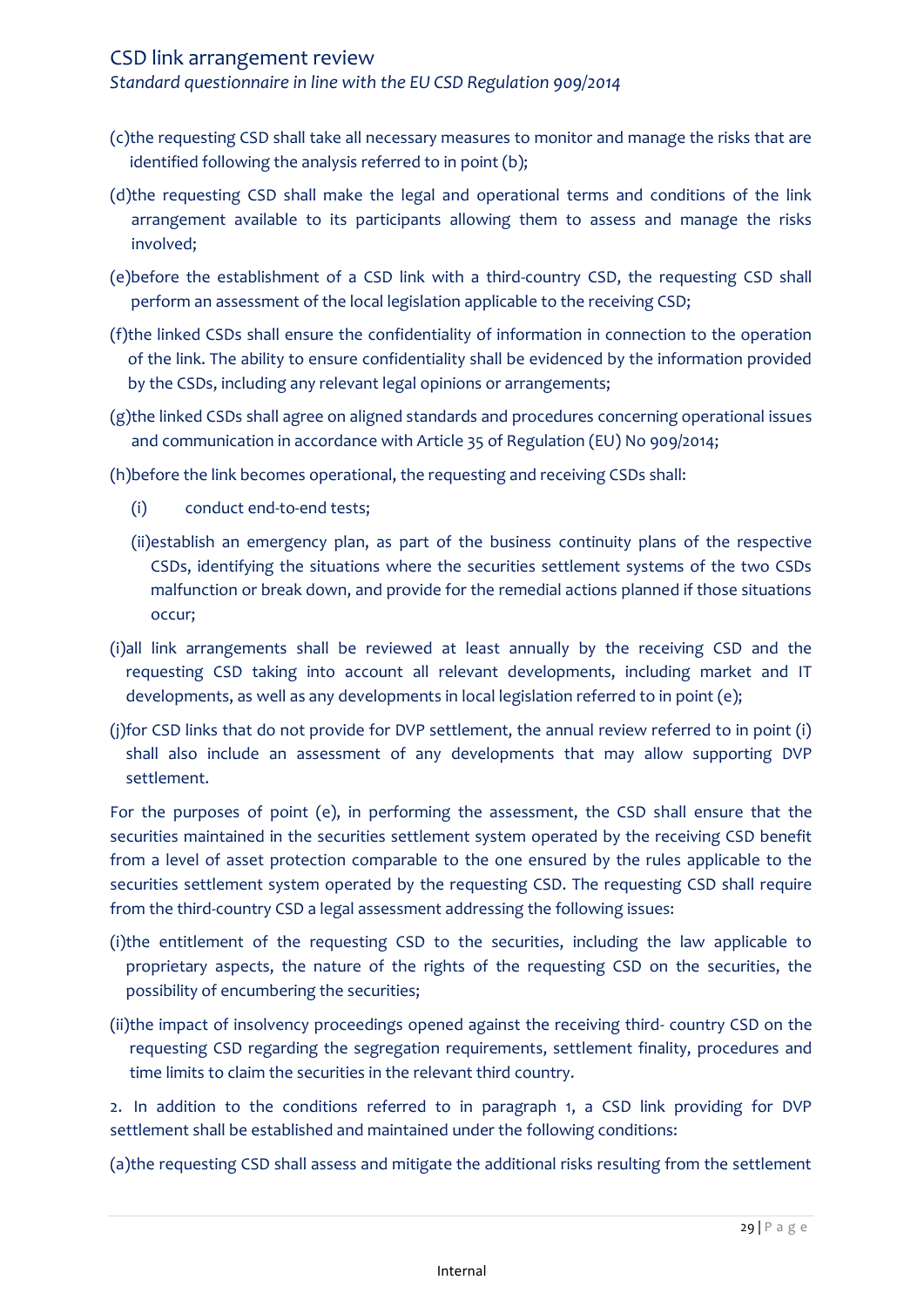*Standard questionnaire in line with the EU CSD Regulation 909/2014*

of cash;

- (b)a CSD that is not authorised to provide banking-type ancillary services in accordance with Article 54 of Regulation (EU) No 909/2014, and which is involved in the execution of cash settlement on behalf of its participants, shall not receive credit and shall use prefunding mechanisms covered by its participants in relation to the DVP settlements to be processed through the link;
- (c)a CSD that uses an intermediary for the cash settlement shall ensure that the intermediary performs that settlement efficiently. The CSD shall conduct yearly reviews of the arrangements with that intermediary.

3. In addition to the conditions referred to in paragraphs 1 and 2, an interoperable link shall be established and maintained under the following conditions:

- (a)the linked CSDs shall agree on equivalent standards concerning reconciliation, opening hours for the processing of the settlement and of corporate actions and cut-off times;
- (b)the linked CSDs shall establish equivalent procedures and mechanisms for transmission of settlement instructions to ensure a proper, secure and straight through processing of settlement instructions;
- (c)where an interoperable link supports DVP settlement, the linked CSDs shall reflect at least daily and without undue delay the results of the settlement in their books;
- (d) the linked CSDs shall agree on equivalent risk-management models;
- (e)the linked CSDs shall agree on equivalent contingency and default rules and procedures referred to in Article 41 of Regulation (EU) No 909/2014.

#### *Article 85*

## **Monitoring and management of additional risks resulting from the use of indirect links or intermediaries to operate CSD links**

1. In addition to complying with the requirements under Article 84, where a requesting CSD uses an indirect link or an intermediary to operate a CSD link, it shall ensure that:

(a)the intermediary is one of the following:

- (i)a credit institution as defined in point (1) of Article 4(1) of Regulation (EU) No 575/2013 that complies with the following requirements:
	- —it complies with Article 38(5) and (6) of Regulation (EU) No 909/2014 or with segregation and disclosure requirements at least equivalent to those laid down in Article 38(5) and (6) of Regulation (EU) No 909/2014 where the link is established with a third- country CSD,
	- —it ensures prompt access by the requesting CSD to the securities of the requesting CSD when required,
	- —it has low credit risk, which shall be established in an internal assessment by the requesting CSD by employing a defined and objective methodology that does not exclusively rely on external opinions;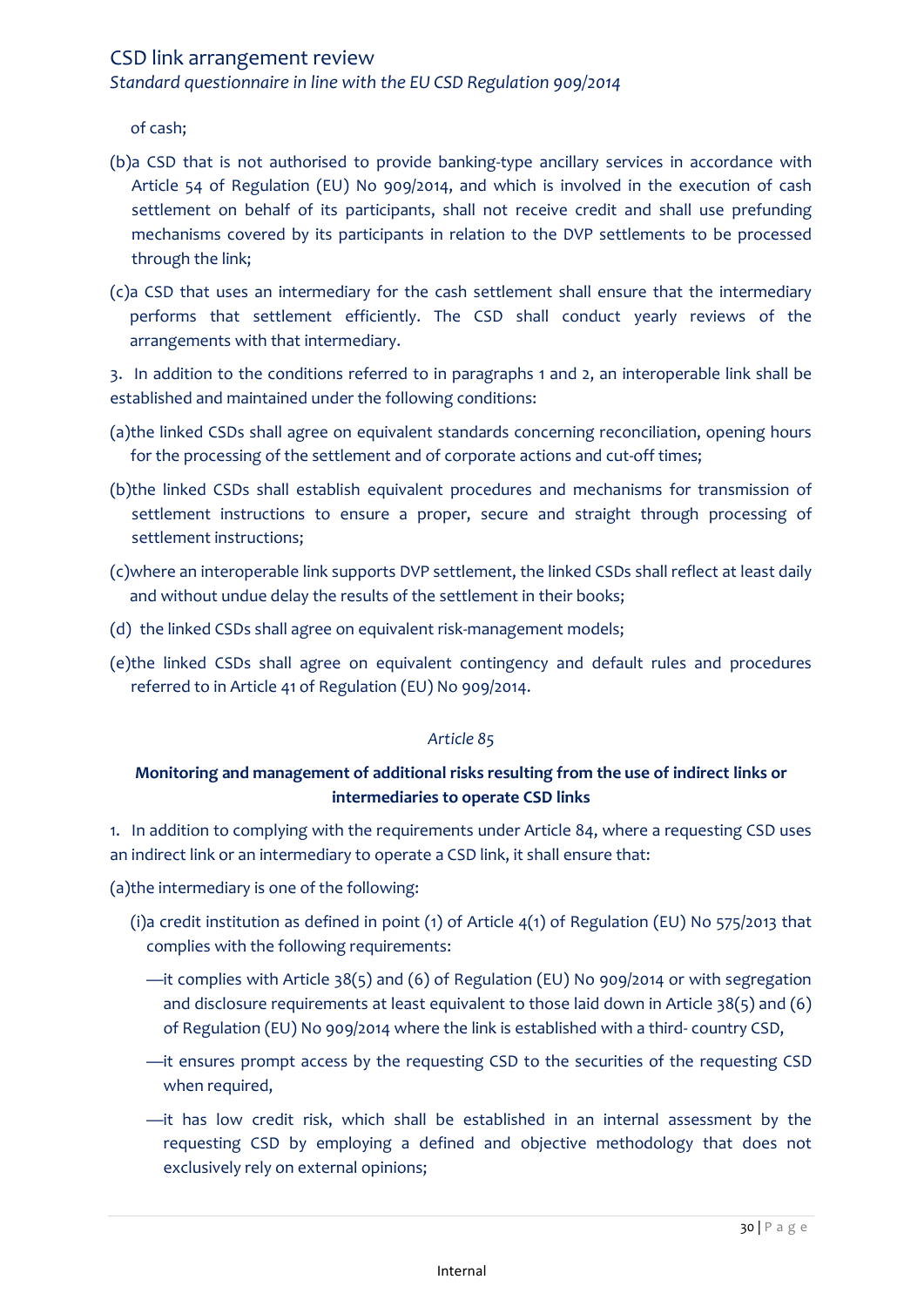*Standard questionnaire in line with the EU CSD Regulation 909/2014*

(ii)a third-country financial institution that complies with the following requirements:

- —it is subject to and complies with prudential rules at least equivalent to those laid down in Regulation (EU) No 575/2013,
- —it has robust accounting practices, safekeeping procedures, and internal controls,
- —it complies with Article 38(5) and (6) of Regulation (EU) No 909/2014 or with segregation and disclosure requirements at least equivalent to those laid down in Article 38(5) and (6) of Regulation (EU) No 909/2014 where the link is established with a third- country CSD,
- —it ensures prompt access by the requesting CSD to the securities of the requesting CSD when required,
- —it has low credit risk, based upon an internal assessment by the requesting CSD by employing a defined and objective methodology that does not exclusively rely on external opinions;
- (b)the intermediary complies with the rules and requirements of the requesting CSD, as evidenced by the information provided by that intermediary, including any relevant legal opinions or arrangements;
- (c)the intermediary ensures the confidentiality of information concerning the operation of the CSD link, as evidenced by the information provided by that intermediary, including any relevant legal opinions or arrangements;
- (d)the intermediary has the operational capacity and systems for:
	- (i) handling the services provided to the requesting CSD;
	- (ii)sending the CSD any information relevant to the services provided in relation to the CSD link in a timely manner;
	- (iii)complying with the reconciliation measures in accordance with Article 86 and Chapter IX;
- (e)the intermediary adheres to and complies with the risk-management policies and procedures of the requesting CSD and it has an appropriate risk-management expertise;
- (f)the intermediary has put in place measures that include business continuity policies and associated business continuity and disaster recovery plans, to ensure the continuity of its services, the timely recovery of its operations and the fulfilment of its obligations in events that pose a significant risk of disrupting its operations;
- (g)the intermediary holds sufficient financial resources to fulfil its obligations towards the requesting CSD and to cover any losses for which it may be held liable;
- (h)an individually segregated account at the receiving CSD is used for the operations of the CSD link;
- (i) the condition referred to in point (e) of Article  $84(1)$  is fulfilled;
- (j)the requesting CSD is informed of the continuity arrangements between the intermediary and the receiving CSD;
- (k) the proceeds from settlement are promptly transferred to the requesting CSD.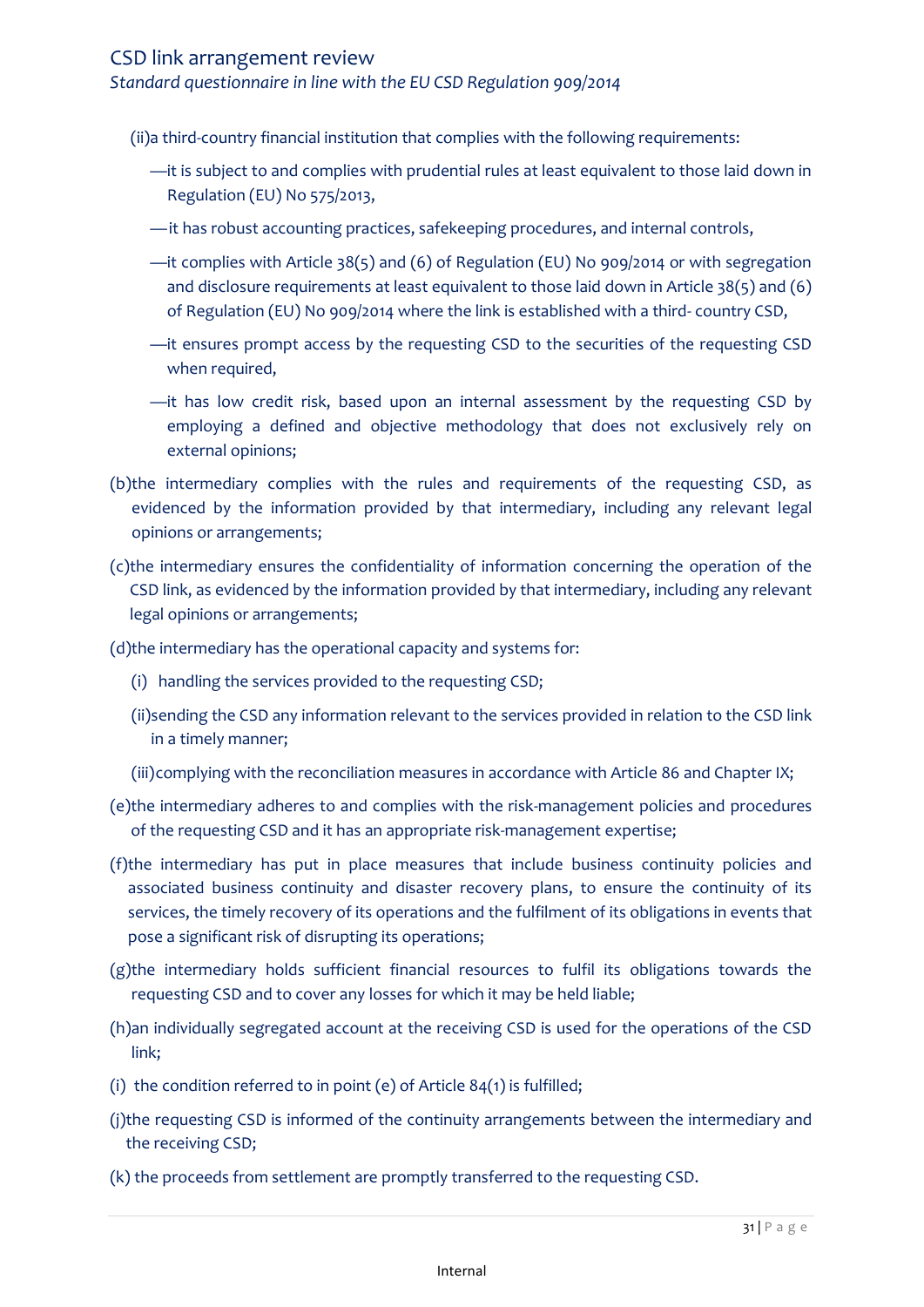*Standard questionnaire in line with the EU CSD Regulation 909/2014*

For the purposes of the first indent in point (a)(i), the third indent in point (a)(ii) and point (h), the requesting CSD shall ensure that it can have access to the securities held in the individually segregated account at any point in time. Where an individually segregated account at the receiving CSD is however not available for the operations of a CSD link established with a thirdcountry CSD, the requesting CSD shall inform its competent authority about the reasons justifying the unavailability of individually segregated accounts and shall provide it with the details on the risks resulting from the unavailability of individually segregated accounts. The requesting CSD shall in any case ensure an adequate level of protection of its assets held with the third-country CSD.

2. In addition to complying with the requirements under paragraph 1, when a requesting CSD uses an intermediary to operate a CSD link and that intermediary operates the securities accounts of the requesting CSD on its behalf in the books of the receiving CSD, the requesting CSD shall ensure that:

- (a) the intermediary does not have any entitlement to the securities held;
- (b)the account in the books of the receiving CSD is opened in the name of the requesting CSD and the liabilities and obligations as regards the registration, transfer and custody of securities are only enforceable between both CSDs;
- (c)the requesting CSD is able to immediately access the securities held with the receiving CSD, including in the event of a change or insolvency of the intermediary.

3. Requesting CSDs referred to in paragraphs 1 and 2 shall perform a yearly due diligence to ensure that the conditions referred to therein are fulfilled.

#### *Article 86*

#### **Reconciliation procedures for linked CSDs**

1. The reconciliation procedures referred to in Article 48(6) of Regulation (EU) No 909/2014 shall include the following measures:

- (a)the receiving CSD shall transmit to the requesting CSD daily statements with information specifying the following, per securities account and per securities issue:
	- (i) the aggregated opening balance;
	- (ii) the individual movements during the day;
	- (iii) the aggregated closing balance;
- (b)the requesting CSD shall conduct a daily comparison of the opening balance and the closing balance communicated to it by the receiving CSD or by the intermediary with the records maintained by the requesting CSD itself.

In the case of an indirect link, the daily statements referred to in point (a) of the first subparagraph shall be transmitted through the intermediary referred to point (a) of Article 85(1).

2. Where a CSD suspends a securities issue for settlement in accordance with Article 65(2), all CSDs that are participants of or have an indirect link with that CSD, including in the case of interoperable links, shall subsequently suspend the securities issue for settlement.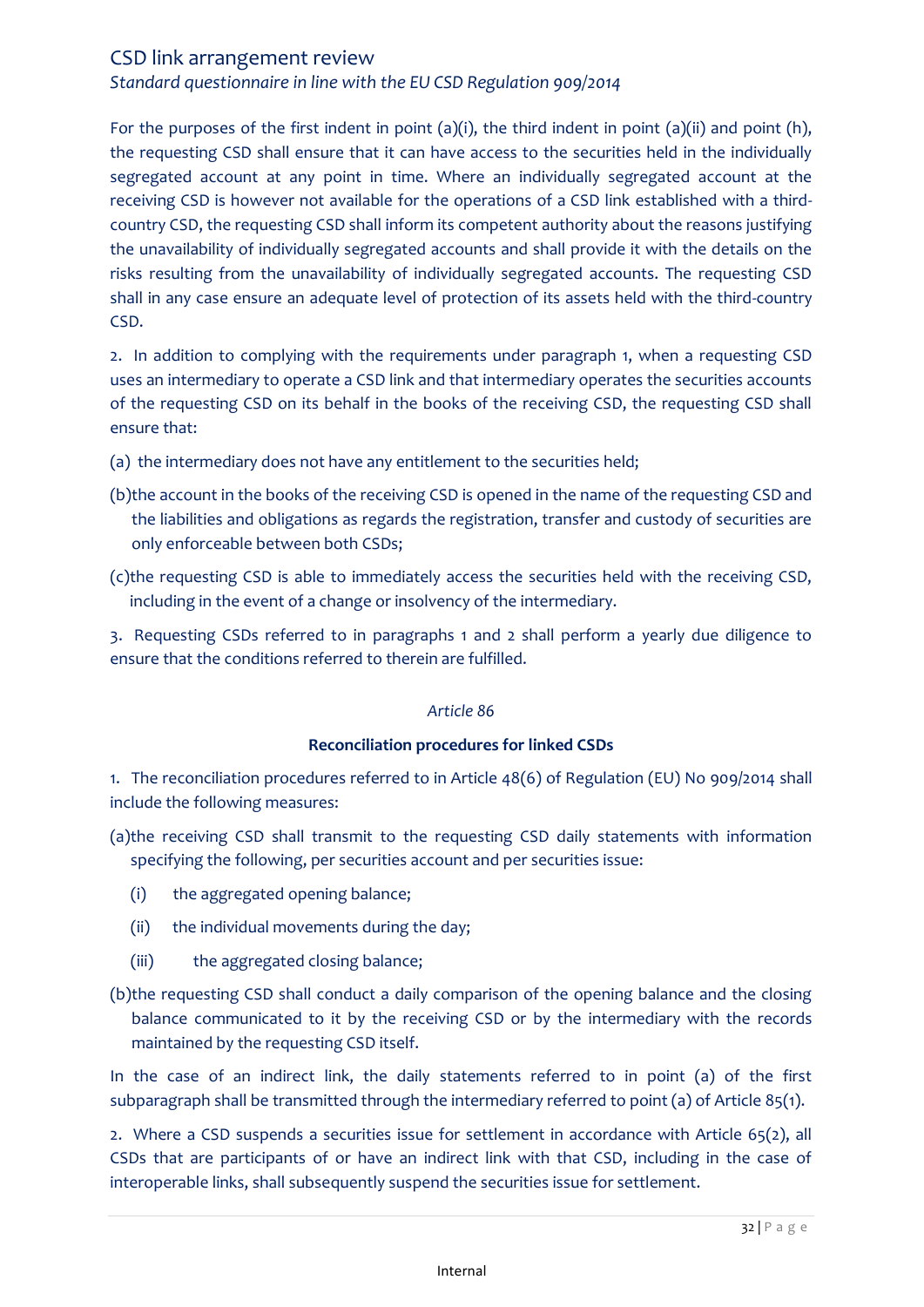*Standard questionnaire in line with the EU CSD Regulation 909/2014*

Where intermediaries are involved in the operation of CSD links, those intermediaries shall establish appropriate contractual arrangements with the CSDs concerned in order to ensure compliance with the first subparagraph.

3. In the event of a corporate action that reduces the balances of securities accounts held by an investor CSD with another CSD, settlement instructions in the relevant securities issues shall not be processed by the investor CSD until the corporate action has been fully processed by the other CSD.

In the event of a corporate action that reduces the balances of securities accounts held by an investor CSD with another CSD, the investor CSD shall not update the securities accounts that it maintains to reflect the corporate action until the corporate action has been fully processed by the other CSD.

An issuer CSD shall ensure the timely transmission to all its participants, including investor CSDs, of information on the processing of corporate actions for a specific securities issue. The investor CSDs shall in turn transmit the information to their participants. That transmission shall include all necessary information for investor CSDs to adequately reflect the outcome of those corporate actions in the securities accounts they maintain.

#### *Article 87*

### **DVP settlement through CSD links**

Delivery versus payment (DVP) settlement shall be regarded as practical and feasible where:

- (a)there is a market demand for DVP settlement evidenced through a request from any of the user committees of one of the linked CSDs;
- (b)the linked CSDs may charge a reasonable commercial fee for the provision of DVP settlement, on a cost-plus basis, unless otherwise agreed by the linked CSDs;
- (c)there is a safe and efficient access to cash in the currencies used by the receiving CSD for settlement of securities transactions of the requesting CSD and its participants.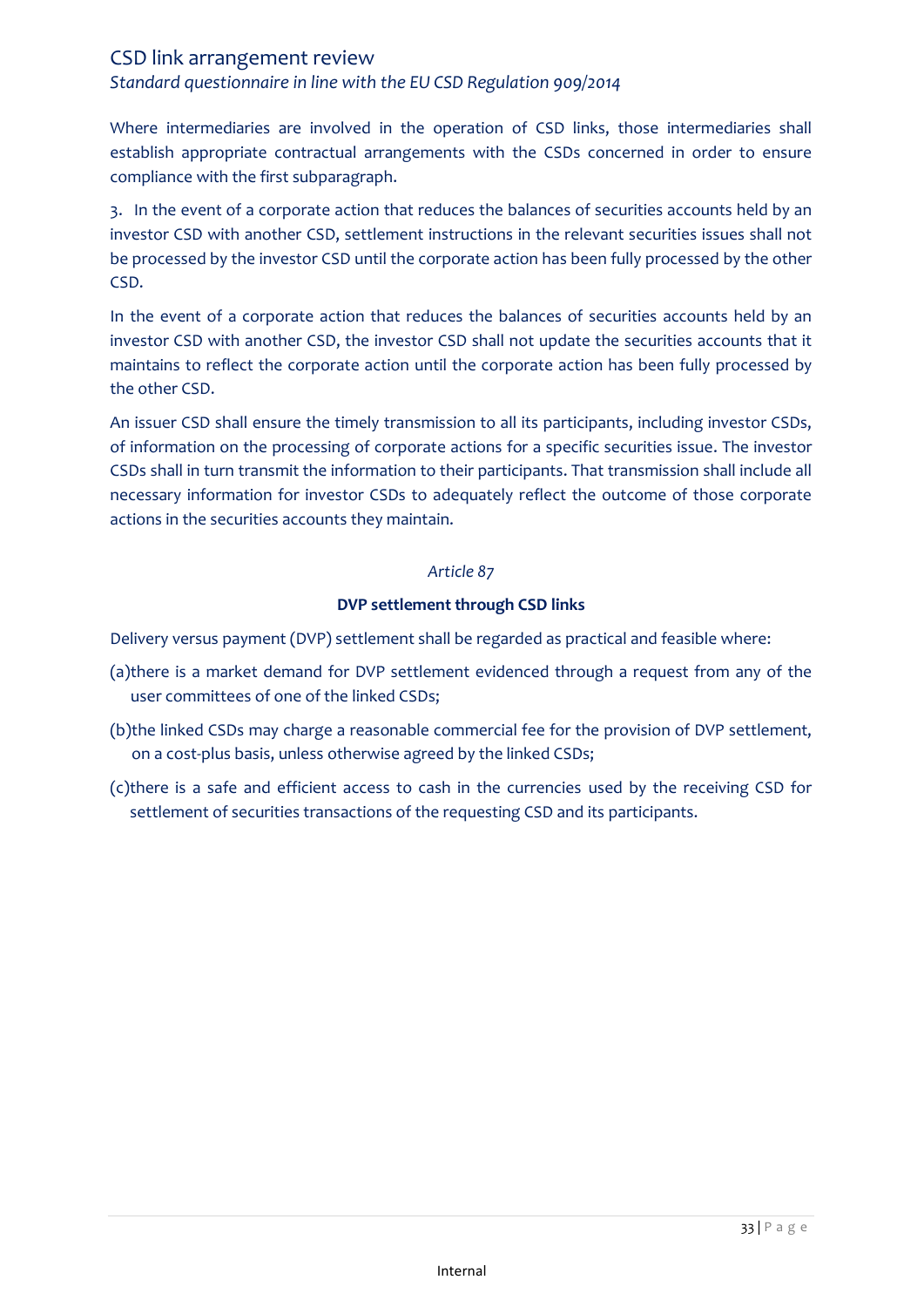<span id="page-33-0"></span>*Standard questionnaire in line with the EU CSD Regulation 909/2014*

III. CSDR ITS - IMPLEMENTING REGULATION 2017/394<sup>5</sup>

#### **RECORD KEEPING**

## **(Article 29(4) of Regulation (EU) No 909/2014)**

#### *Article 11*

#### **Format of records**

1. A CSD shall retain the records referred to in Article 54 of Delegated Regulation (EU) 2017/392, for all transactions, settlement instructions and orders concerning settlement restrictions that it processes, in the format set out in Table 1 in Annex IV to this Regulation.

2. A CSD shall retain the records referred to in Article 55 of Delegated Regulation (EU) 2017/392, for the positions corresponding to all the securities accounts that it maintains in the format set out in Table 2 in Annex IV.

3. A CSD shall retain the records referred to in Article 56(1) of Delegated Regulation (EU) 2017/392 for the ancillary services that it provides in the format set out in Table 3 in Annex IV.

4. CSD shall retain the records referred to in Article 57 of Delegated Regulation (EU) 2017/392 for activities related to its business and internal organisation in the format set out in Table 4 in Annex IV.

5. For the purposes of reporting to authorities, a CSD shall use a legal entity identifier (LEI) to identify in its records:

(a) a CSD;

 $\overline{\phantom{a}}$ 

- (b) CSD participants;
- (c) settlement banks;
- (d) issuers for which the CSD provides the core services referred to in point 1 or 2 of Section A of the Annex to Regulation (EU) No 909/2014.

6. A CSD shall use a legal entity identifier (LEI) or a bank identifier code (BIC), or other available form of identification for legal persons to identify in its records participants' clients, where they are known to the CSD.

7. A CSD may use any available identifier allowing for the unique identification of natural persons at national level, to identify in its records a participant's clients known to the CSD.

8. A CSD shall use in the records retained by it the ISO codes referred to in Annex IV.

<sup>&</sup>lt;sup>5</sup> COMMISSION IMPLEMENTING REGULATION (EU) 2017/394 of 11 November 2016 laying down implementing technical standards with regard to standard forms, templates and procedures for authorisation, review and evaluation of central securities depositories, for the cooperation between authorities of the home Member State and the host Member State, for the consultation of authorities involved in the authorisation to provide banking-type ancillary services, for access involving central securities depositories, and with regard to the format of the records to be maintained by central securities depositories in accordance with Regulation (EU) No 909/2014 of the European Parliament and of the Council (Text with EEA relevance) https://eur-lex.europa.eu/legalcontent/EN/TXT/?uri=uriserv:OJ.L\_.2017.065.01.0145.01.ENG&toc=OJ:L:2017:065:TOC